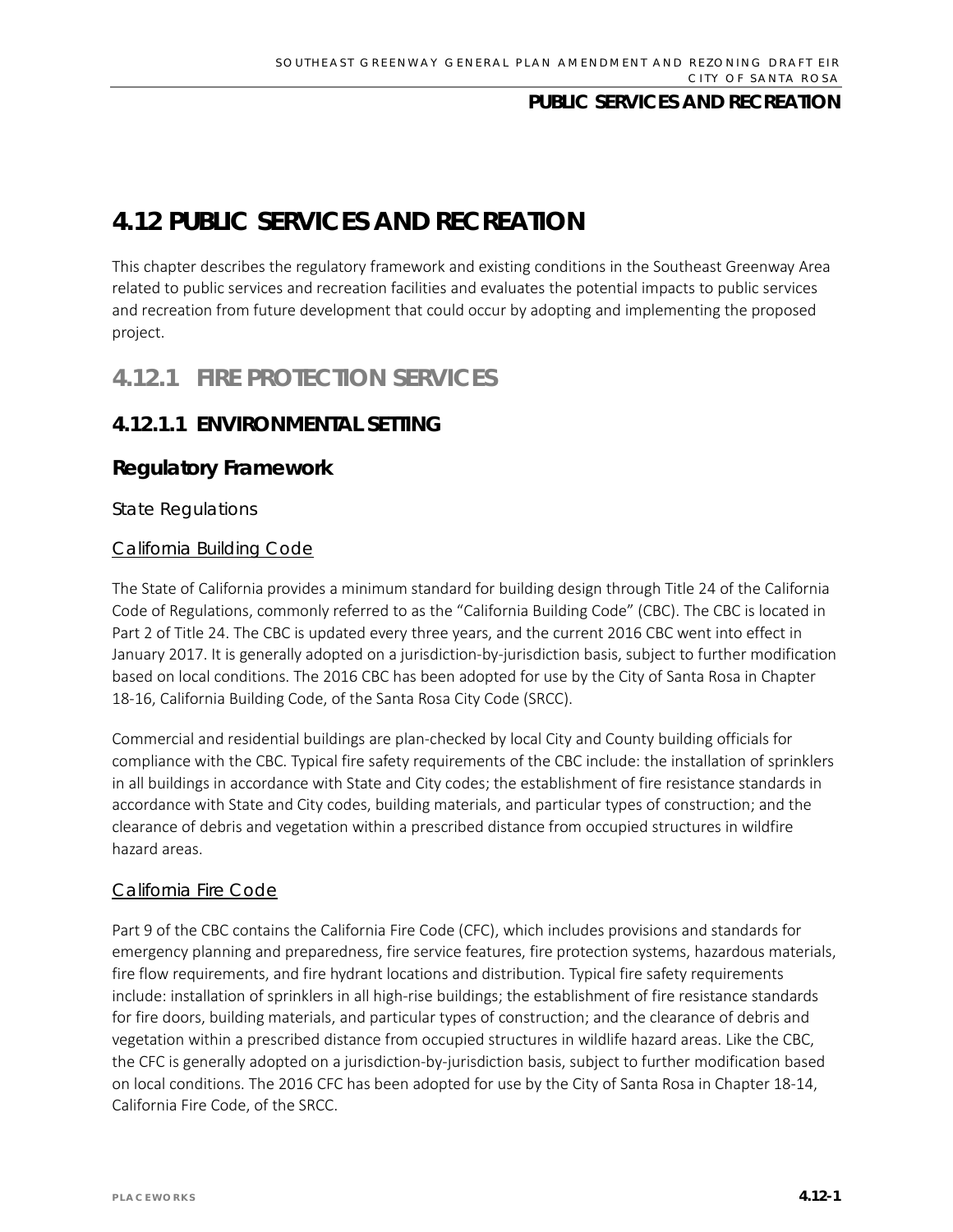#### *Local Regulations*

#### General Plan 2035

The Public Services and Facilities (PSF) and Noise and Safety (NS) elements of the General Plan 2035 includes the following goals and policies specific to fire protection services and applicable to the proposed project:

- Goal PSF-E: Provide fire and police services that ensure the safety of the community.
	- Policy PSF-E-1: Provide for citizen safety through expedient response to emergency calls.
		- 1. The Fire Department shall achieve 90 percent performance of arrival of the first fire company at an emergency within 5 minutes of notification by the dispatch center.
		- 2. The Fire Department shall achieve 90 percent performance of arrival of all units on first alarm fire suppression incidents within 9 minutes of notification by the dispatch center.
	- Policy PSF-E-2: Provide for the safety of Santa Rosa citizens by maintaining efficient, well-trained and adequately equipped police and fire personnel.
	- **Policy PSF-E-3:** Collaborate with other local jurisdictions in the provision of some police and fire services, if such collaboration can improve service levels and is cost effective.
	- Policy PSF-E-4: Require implementation of fire protection measures, such as non-combustible roofing materials and fire sprinklers in areas of high fire hazard.
	- **Policy PSF-E-6:** Develop a new fire station in southeast Santa Rosa.
	- Policy PSF-E-7: To better serve the community, move the fire station on Parker Hill Road to a new location near Fountaingrove Parkway and Parker Hill Road and move the fire station on Burbank Avenue to a new location near Sebastopol Road and Timothy Road.
- Goal NS-A: Prepare for disasters.
	- Policy NS-A-3: Establish community programs which train volunteers to assist police, fire, and civil defense personnel during and after disaster.

#### Santa Rosa City Code

The Santa Rosa City Code (SRCC) includes Title 18, Buildings and Construction, which is relevant to the provision of public services, including fire protection under Chapter 18-16, California Building Code and Chapter 18-44, California Fire Code. As described under State Regulations above, the SRCC adopted the 2016 CBC and 2016 CFC, which includes, but is not limited to, the provisions and standards for the installation of sprinklers in all buildings in accordance with State and City codes, establishment of fire resistance standards in accordance with State and City codes, building materials, and particular types of construction, the clearance of debris and vegetation within a prescribed distance from occupied structures in wildfire hazard areas, emergency planning and preparedness, fire service features, fire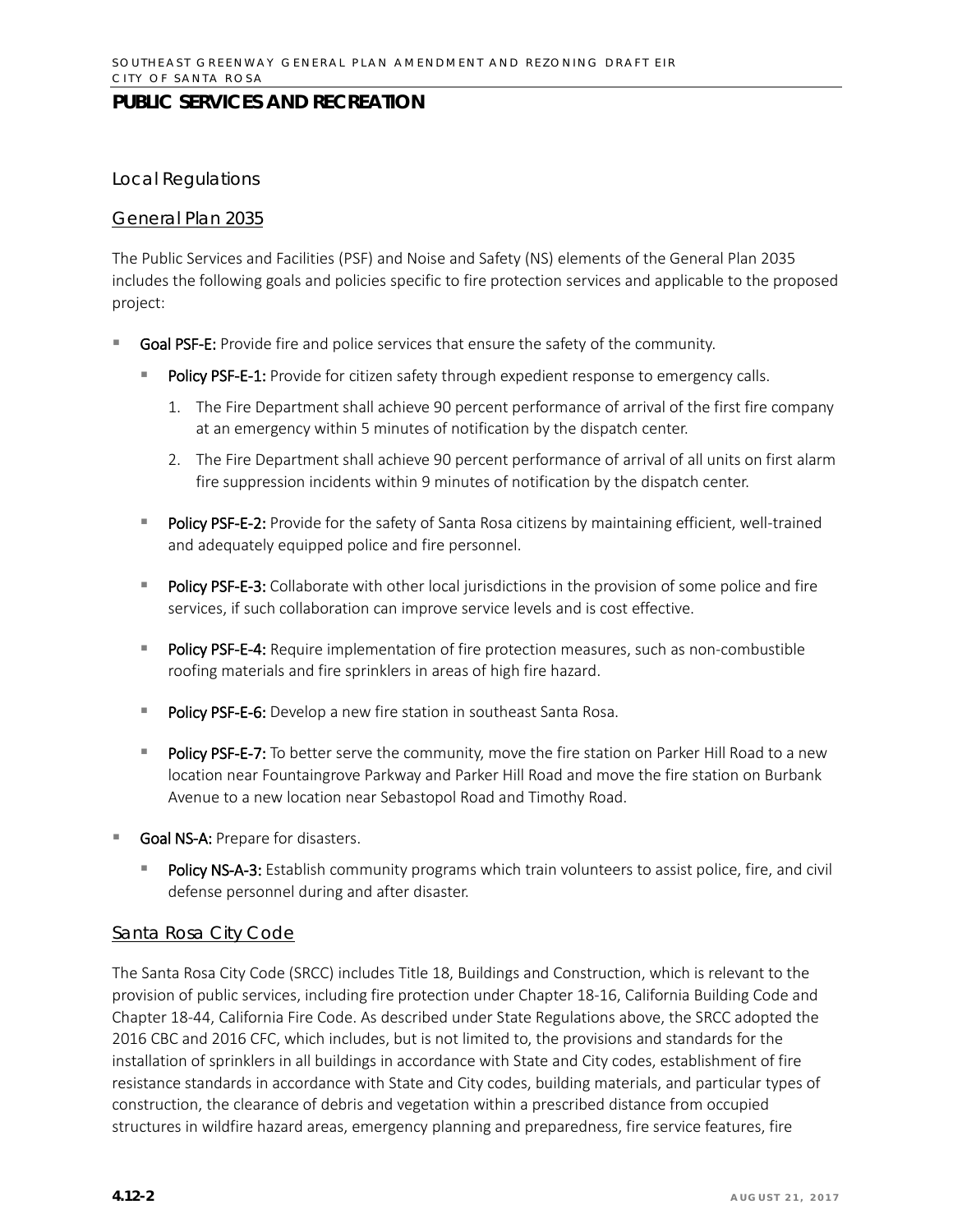protection systems, hazardous materials, fire flow requirements, and fire hydrant locations and distribution.

# **Existing Conditions**

The Santa Rosa Fire Department (SRFD) provides fire protection services, including paramedic emergency medical service, and rescue and hazardous materials response services to Santa Rosa and the Roseland Fire Protection District. The SRFD also has an agreement with the Rincon Valley Fire District.<sup>[1](#page-2-0)</sup>

The SRFD responds to more than 25,000 calls for service per year specific to fire, emergency medical, rescue, operations-level hazardous materials response, fire-prevention, and life-safety services. SRFD serves 4[2](#page-2-1) square miles within the service area, which includes a population of over 181,000 residents.<sup>2</sup> The SRFD has 10 engines with a captain, engineer and firefighter, and two truck companies with a captain, two engineers, and a firefighter. The SRFD is staffed with a total of 123 firefighters/emergency medical technicians (EMTs) and daily staffing includes 42 firefighter/EMTs. The Southeast Greenway Area would be served by the following three fire stations: Fire Station 1, located at 955 Sonoma Avenue; Fire Station 4, located at 1775 Yulupa Avenue; and Fire Station 6, located at 205 Calistoga Road.<sup>[3](#page-2-2)</sup>

The City Council has set a goal for the SRFD of responding to 80 percent of all calls for service within 4 minutes or less, to 90 percent of all calls for service within 5 minutes or less, and to all calls for service within 6 minutes or less. According to the SRFD 2016 Strategic Plan, which includes the SRFD's goals and strategies to provide fire protection services, the SRFD's response times are at 5 minutes 55 seconds, 90 percent of the time.<sup>[4](#page-2-3)</sup> In 2007, 28.46 percent of Code 3 calls were responded to within 4 minutes; 54.62 percent of these calls were responded to within 5 minutes; 77.86 were responded to within 6 minutes or less, and 22.14 percent of Code 3 calls were responded to in more than 6 minutes.<sup>[5](#page-2-4)</sup>

The Fire Department Budget for 2016 to 2017 was \$34,800,000. The cost to Santa Rosa citizens is \$198 per person per year for 8,760 hours of all risk fire and emergency service provided 24-hours a day, 365 days a year.<sup>[6](#page-2-5)</sup>

The Insurance Services Organization (ISO) is an advisory organization that, amongst other things, collects information on municipal fire-protection efforts in communities throughout the United States.<sup>[7](#page-2-6)</sup> In each of those communities, ISO analyzes the relevant data using their Fire Suppression Rating Schedule (FSRS). The ISO then assigns a Public Protection Classification from 1 to 10. Class 1 generally represents superior

 $^1$  City of Santa Rosa, 2009. Santa Rosa General Plan 2035, Chapter 6 (Public Services and Facilities), pages 6-8, November.

<span id="page-2-1"></span><span id="page-2-0"></span> $2$  City of Santa Rosa, Santa Rosa Fire Department: Fire Stations[, http://srcity.org/598/Fire-Stations,](http://srcity.org/598/Fire-Stations) accessed on April 28, 2017.<br><sup>3</sup> Moon, Scott, Fire Marshall, Santa Rosa Fire Department, Personal communication with PlaceWorks, May 24, 2017.

<sup>4</sup> City of Santa Rosa, Santa Rosa Fire Department Strategic Plan 2016, http://ca-

<span id="page-2-3"></span><span id="page-2-2"></span>santarosa.civicplus.com/DocumentCenter/View/3152, accessed on April 28, 2017, page 16.

<span id="page-2-4"></span><sup>&</sup>lt;sup>5</sup> City of Santa Rosa, 2009. Santa Rosa General Plan 2035 Draft EIR, Chapter 4 (Environmental Setting, Impacts, and Mitigation Measures), Section I, (Public Services), pages 4-I-1, March.

<span id="page-2-6"></span><span id="page-2-5"></span> $^6$  City of Santa Rosa, Santa Rosa Fire Department: Budget, http://ca-santarosa.civicplus.com/642/Budget, accessed on April 28, 2017.

<sup>7</sup> ISO Mitigation Online, *About ISO,* https://www.isomitigation.com/about-us/about-iso.html, accessed on April 28, 2017.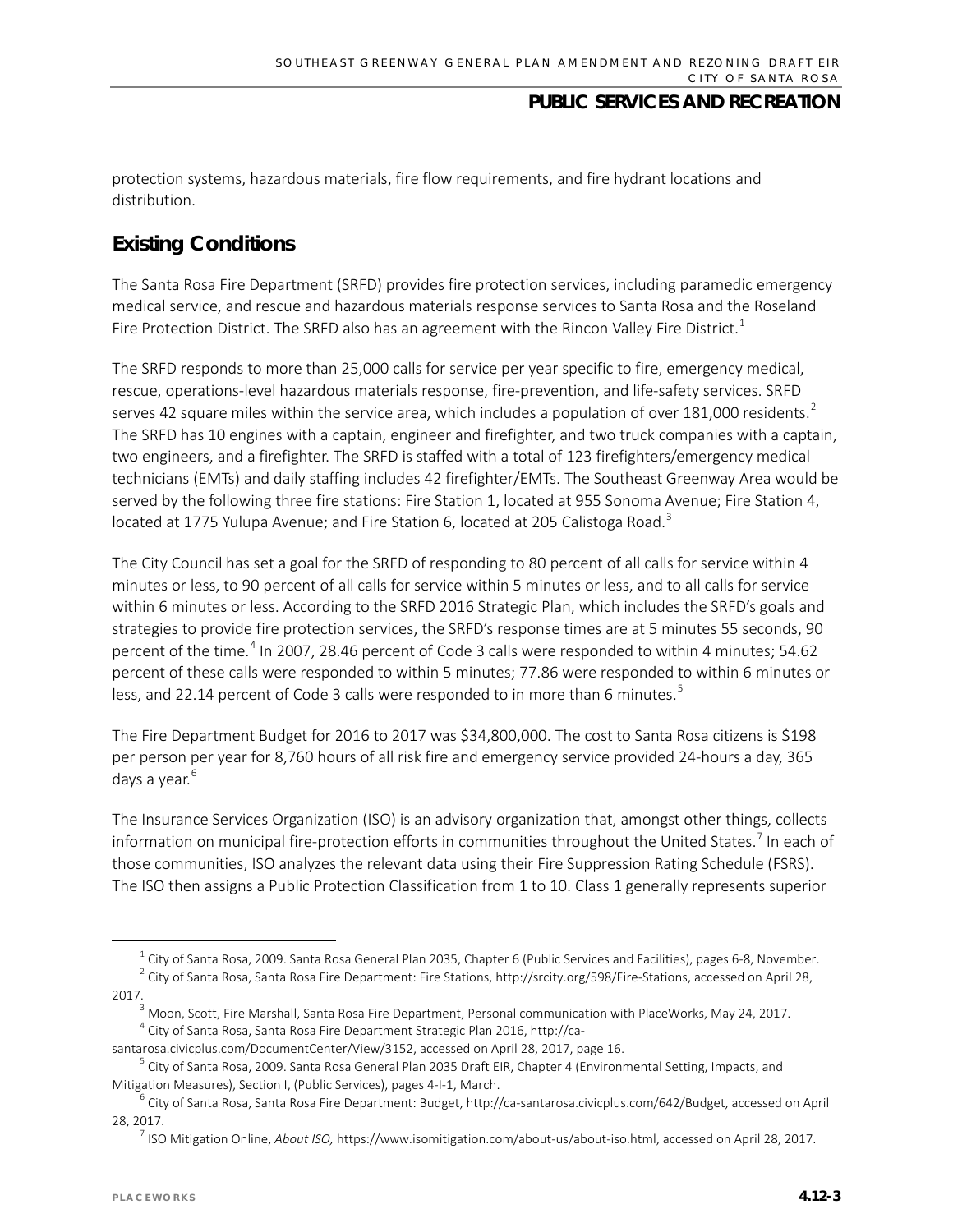property fire protection, and Class 10 indicates that the area's fire-suppression program does not meet ISO's minimum criteria. $8$  The ISO rating is used by the SRFD to evaluate their public fire-protection services. As of December 2016, the SRFD has been upgraded from a Class 3 rating to a Class I rating. The ISO evaluates over 40,000 Fire Departments Nationwide, with only 178 earning the Class I Rating as of  $2016.<sup>9</sup>$  $2016.<sup>9</sup>$  $2016.<sup>9</sup>$ 

# **4.12.1.2 STANDARD OF SIGNIFICANCE**

Implementation of the proposed project would have a significant impact related to fire protection and emergency services if, in order to maintain acceptable service ratios, response times, or other performance objectives for fire protection and emergency services, it would result in new or physically altered fire protection facilities, or the need for new or physically altered facilities, the construction of which could cause significant environmental impacts.

# **4.12.1.3 IMPACT DISCUSSION**

**PS-1 Implementation of the proposed project would not result in the need for new or physically altered fire protection facilities, the construction of which could cause significant environmental impacts, in order to maintain acceptable service ratios, response times, or other performance objectives.**

The proposed project has the potential to add 244 multi-family residential units and 12,000 square feet of commercial development into the SRFD's service area. Potential future development could result in approximately 632 new residents and 40 employees<sup>[10](#page-3-2)</sup> that would increase fire protection demands on the SRFD. As such, this represents an increase in population of 0.27 percent, which would not likely warrant the construction of a new fire station or require modifications to an existing station that could result in future environmental impacts.<sup>[11](#page-3-3)</sup> In addition, General Plan buildout would occur over an 18-year horizon, which would result in an incremental increase in demand for fire protection services to be accommodated by the SRFD.

According to the SRFD, potential future construction and operation as a result of the proposed project would not prevent the SRFD from maintaining acceptable service ratio, response times, or other

 <sup>8</sup> ISO Mitigation Online website, *ISO's Public Protection Classification (PPC™) Program*,

<span id="page-3-1"></span><span id="page-3-0"></span>https://www.isomitigation.com/ppc/iso-s-public-protection-classification-ppc-program.html, accessed on April 28, 2017. <sup>9</sup> City of Santa Rosa, Santa Rosa Fire Department Strategic Plan 2016, http://ca-

<span id="page-3-2"></span>santarosa.civicplus.com/DocumentCenter/View/3152, accessed on April 28, 2017, page 4.<br><sup>10</sup> Assumes 2.59 persons per household per Department of Finance, E-5 City/County Population and Housing Estimates, January 1, 2016. (244 units x 2.59 person per household = 632 residents); 300 square feet (sf) per employee consistent with the General Plan, Table 2-1, Permitted Densities/Intensities under General Plan, page 2-6 (12,000 sf commercial/300 sf per employee = 40 employees).

<span id="page-3-3"></span> $11$  Percent population increase is calculated by diving the number of new residents by the number of total residents in the city of Santa Rosa under the General Plan 2035 projections multiplied by 100 ((632 new residents/233,520 population) X 100 =0.27 percent.)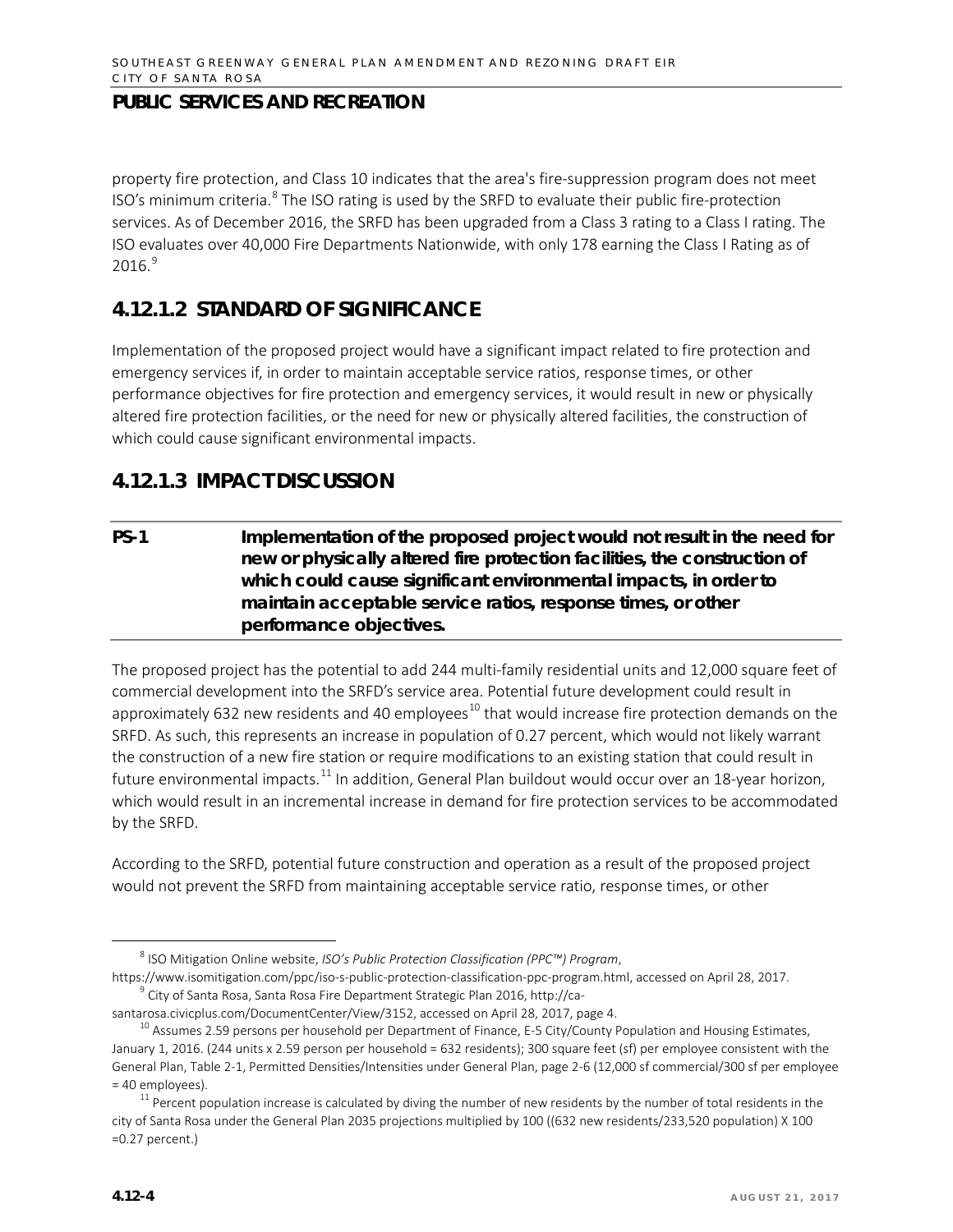performance objectives that would require the new construction of or modifications to an existing fire station. There are plans for expansion and construction of new facilities in the city, however, not as a result of the proposed project. $^{12}$  $^{12}$  $^{12}$ 

Future development under the proposed project would be required to comply with the City's Fire Code (SRCC Chapter 18-44) and Building Code (SRCC Chapter 18-16), including installation of sprinklers, proper protection systems such as fire extinguishing systems and alarms, fire hydrants, water fire flow requirements, and access points to accommodate fire equipment. Compliance with the SRCC would also be required to ensure the SRFD standards to provide the minimum access and water supplies would be met for any future development on the project site.<sup>[13](#page-4-1)</sup> The ongoing compliance with the existing General Plan 2035 policies identified in the local regulations sections above would ensure risks associated with fire hazards in the Southeast Greenway Area and the SRFD service area would be minimized. In addition, the proposed Land Use and Livability Policy LUL-PP-3 would require the design of all structures, utilities and access roads in the Southeast Greenway Area to maximize public safety.

Therefore, with compliance with regulations related to fire protection, impacts to fire protection services as a result of implementing the proposed project would be *less than significant* and no mitigation measures are required.

Significance Without Mitigation: Less than significant.

# **4.12.1.4 CUMULATIVE IMPACTS**

## **PS-2 Implementation of the proposed project, in combination with past, present, and reasonably foreseeable projects, would result in less-thansignificant cumulative impacts with respect to fire protection services.**

The cumulative setting for fire protection services consists of the current service area boundaries of the SRFD, which include the current city limits. The proposed project, in combination with other reasonably foreseeable development, would increase the population of Santa Rosa, and subsequently the SRFD service area, and could contribute to the need for expanded fire protection and emergency medical services that could cause significant physical impacts to the environment. As described in impact discussion PS-1, the proposed project's contribution to this cumulative impact would be less than cumulatively considerable. Furthermore, the General Plan 2035 EIR evaluated potential impacts to public safety services resulting from buildout of Santa Rosa and the City's Urban Growth Boundary. The General Plan 2035 EIR determined that with implementation of the goals and policies in the General Plan 2035, potential cumulative impacts to fire protection services would be less than significant.<sup>[14](#page-4-2)</sup> Like future development under the proposed project, all future development in the city would be required to comply

 $12$  Moon, Scott, Fire Marshall, City of Santa Rosa. Personal communication with PlaceWorks. May 24, 2017.

<sup>&</sup>lt;sup>13</sup> Moon, Scott, Fire Marshall, City of Santa Rosa. Personal communication with PlaceWorks. May 24, 2017.

<span id="page-4-2"></span><span id="page-4-1"></span><span id="page-4-0"></span><sup>&</sup>lt;sup>14</sup> The City of Santa Rosa General Plan 2035, Environmental Impact Report, State Clearinghouse Number 2008092114 certified November 2009, Draft EIR page 4.1-7.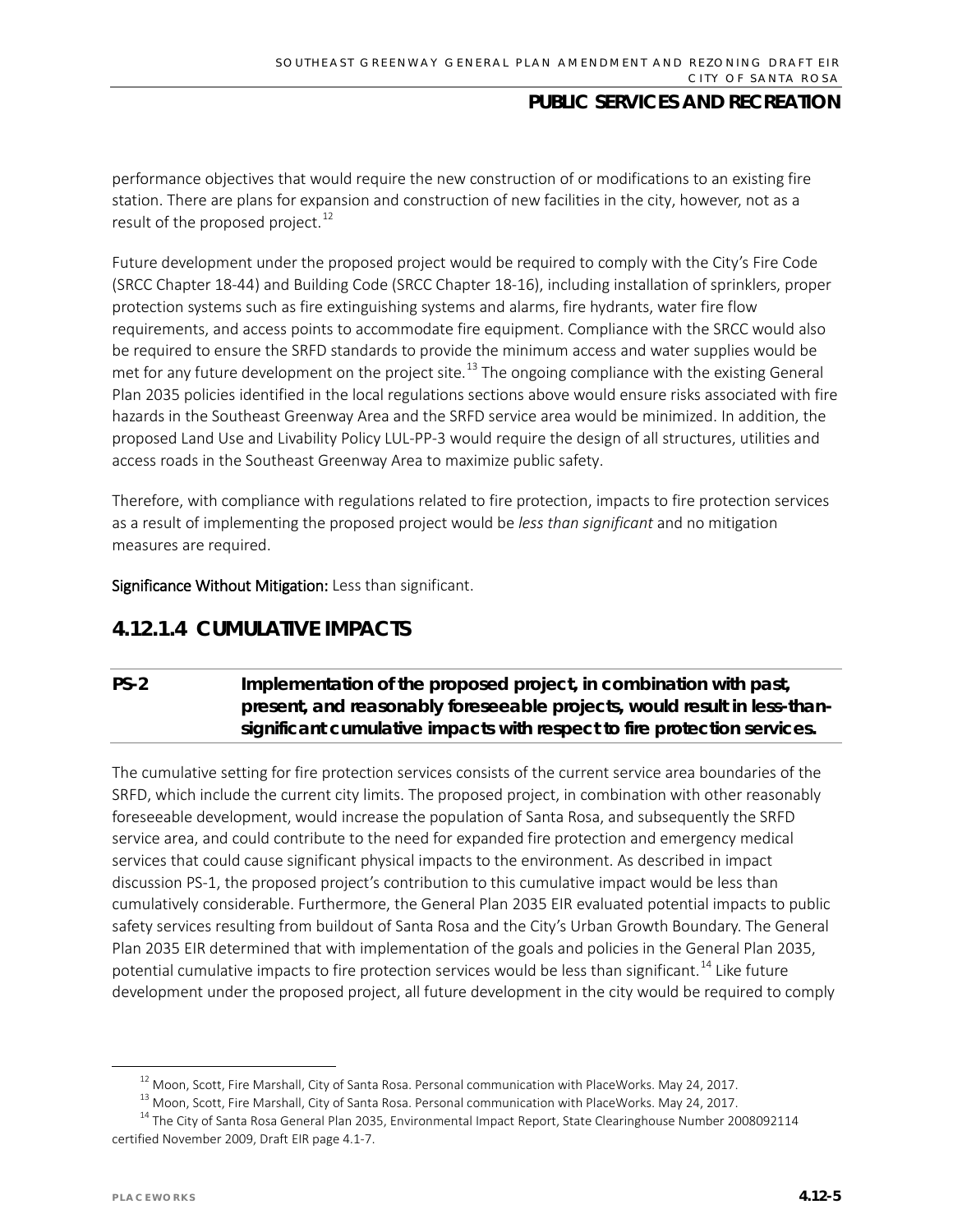with regulations established to reduce adverse impacts from fire hazards. For these reasons, the cumulative impact on the provision of fire services would be *less than significant*.

Significance Without Mitigation: Less than significant.

# **4.12.2 POLICE SERVICES**

# **4.12.2.1 ENVIRONMENTAL SETTING**

## **Regulatory Framework**

There are no federal or State regulations pertaining to law enforcement that apply to the proposed project.

#### *Local Regulations*

#### General Plan 2035

The Public Services and Facilities (PSF) and Noise and Safety (NS) elements of the General Plan 2035 include the following goals and policies specific to police services and applicable to the proposed project:

- Goal PSF-E: Provide fire and police services that ensure the safety of the community.
	- Policy PSF-E-2: Provide for the safety of Santa Rosa citizens by maintaining efficient, well-trained and adequately equipped police and fire personnel.
	- Policy PSF-E-3: Collaborate with other local jurisdictions in the provision of some police and fire services, if such collaboration can improve service levels and is cost effective.
	- Policy PSF-E-5: Assist neighborhoods and increase community contact through the Neighborhood Oriented Policing Program.
- Goal Youth and Family (YF)-A: Create an environment where children can grow and develop in secure and supportive families and neighborhoods.
	- Policy YF-A-4: Expand the placement of police officers at middle and high schools to positively interact with students.
- Goal Noise and Safety (NS)-A: Prepare for disasters.
	- Policy NS-A-3: Establish community programs which train volunteers to assist police, fire, and civil defense personnel during and after disaster.

# **Existing Conditions**

The Santa Rosa Police Department (SRPD) provides law enforcement services in Santa Rosa including neighborhood-oriented policing services via patrol operations and traffic enforcement. The SRPD has 251 employees working within the community to provide public safety services, and 165 sworn officers.<sup>[15](#page-5-0)</sup> The

<span id="page-5-0"></span> <sup>15</sup> Kohut, Richard, Lieutenant, City of Santa Rosa. Personal communication with PlaceWorks. May 26, 2017.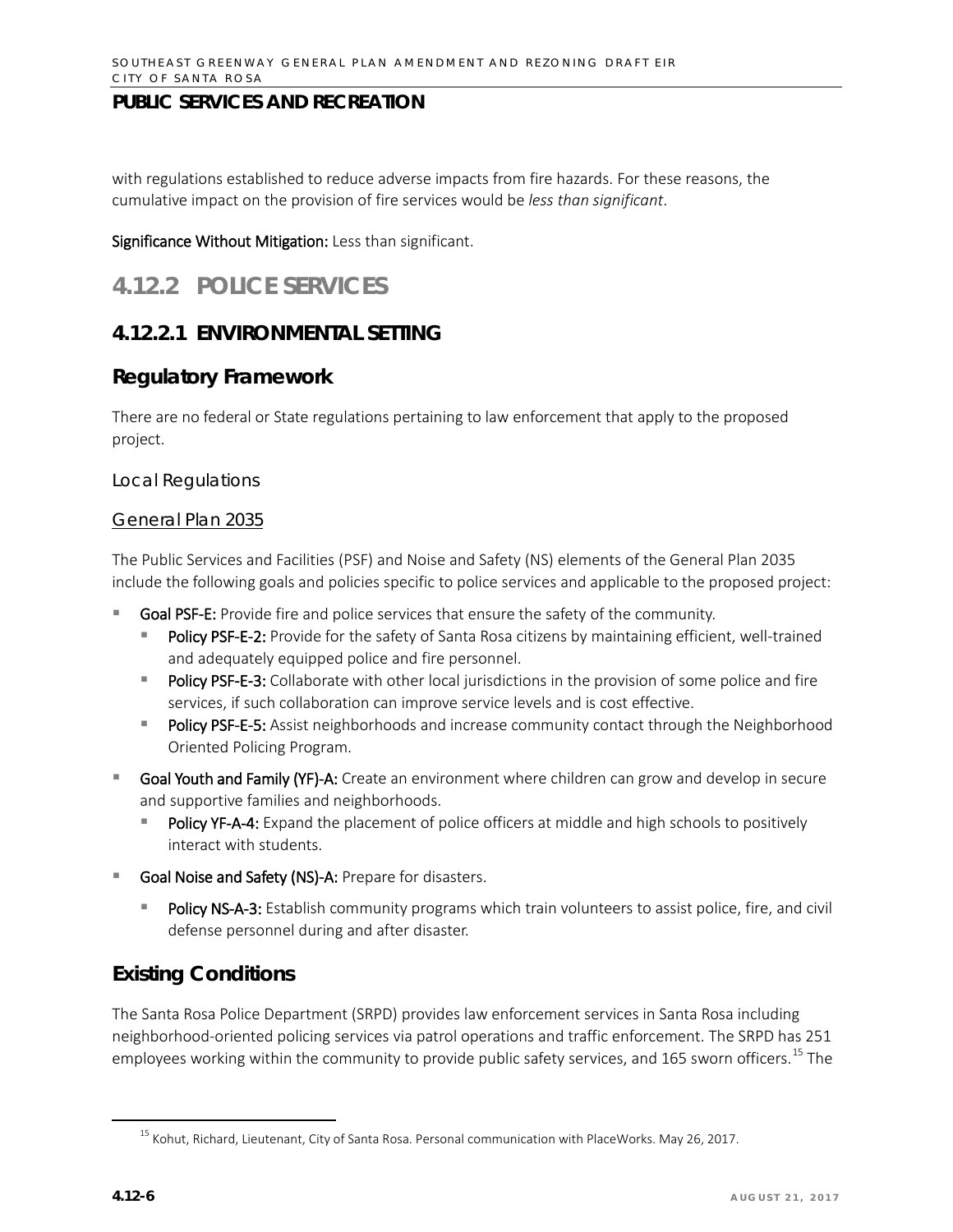SRPD is organized into four areas: Administrative; Field Services (patrol); Special Services (Investigations Bureau and Support Bureau); and Technical Services (Communications Bureau and Records Bureau). Officers comprise eight patrol teams, which are divided among nine beats. Under the field services division, officers are assigned to a beat for six months at a time. The patrol teams are managed by a lieutenant and staffed with sergeants, patrol officers, and field and evidence technicians.<sup>[16](#page-6-0)</sup> The Southeast Greenway Area is located within Beat 6, located in the eastern area of the city. All SRPD employees work from a central location at 965 Sonoma Avenue, in Santa Rosa.<sup>[17](#page-6-1)</sup>

In 2016, the SRPD received 137,140 patrol calls. The average response time for emergency calls (Priority 1) was 6.25 minutes, the average response time for urgent calls (Priority 2) was 10.47 minutes, and the average response time for routine calls (Priority 3) was 21.33 minutes. The total number of crime incidents (majority of types of crimes) for the same time period was 4,956. The total number of arrests for the same time period was 8,522.<sup>[18](#page-6-2)</sup> Response time to calls for service from SRPD varies depending on the activity level at the time of the call is received. The average response times for SRPD are currently in line with national standards.<sup>[19](#page-6-3)</sup>

# **4.12.2.2 STANDARDS OF SIGNIFICANCE**

Implementation of the proposed project would have a significant impact related to police protection services if, in order to maintain acceptable service ratios, response times, or other performance objectives for police services, it would result in new or physically altered facilities, or the need for new or physically altered facilities, the construction or operation of which could cause significant environmental impacts.

# **4.12.2.3 IMPACT DISCUSSION**

# **PS-3 Implementation of the proposed project would not result in the need for new or physically altered police protection facilities, the construction of which could cause significant environmental impacts, in order to maintain acceptable service ratios, response times, or other performance objectives.**

The proposed project has the potential to add 244 multi-family residential units and 12,000 square feet of commercial development into the SRFD's service area. Potential future development could result in approximately 632 new residents and 40 employees<sup>[20](#page-6-4)</sup> that would increase police protection demands on

<span id="page-6-0"></span><sup>&</sup>lt;sup>16</sup> City of Santa Rosa, 2009. Santa Rosa General Plan 2035 Draft EIR, Chapter 4 (Environmental Setting, Impacts, and Mitigation Measures), Section I, (Public Services), pages 4-I-1, March.

 $17$  Kohut, Richard, Lieutenant, City of Santa Rosa. Personal communication with PlaceWorks. May 26, 2017.

<span id="page-6-2"></span><span id="page-6-1"></span><sup>&</sup>lt;sup>18</sup> City of Santa Rosa, Santa Rosa Police Department, Monthly Staff Activity Report: December 2016, http://www.srcity.org/ArchiveCenter/ViewFile/Item/2231, accessed on May 31, 2017.

 $19$  Kohut, Richard, Lieutenant, City of Santa Rosa. Personal communication with PlaceWorks. May 26, 2017.

<span id="page-6-4"></span><span id="page-6-3"></span><sup>&</sup>lt;sup>20</sup> Assumes 2.59 persons per household per Department of Finance, E-5 City/County Population and Housing Estimates, January 1, 2016. (244 units x 2.59 person per household = 632 residents); 300 square feet (sf) per employee consistent with the General Plan, Table 2-1, Permitted Densities/Intensities under General Plan, page 2-6 (12,000 sf commercial/300 sf per employee = 40 employees).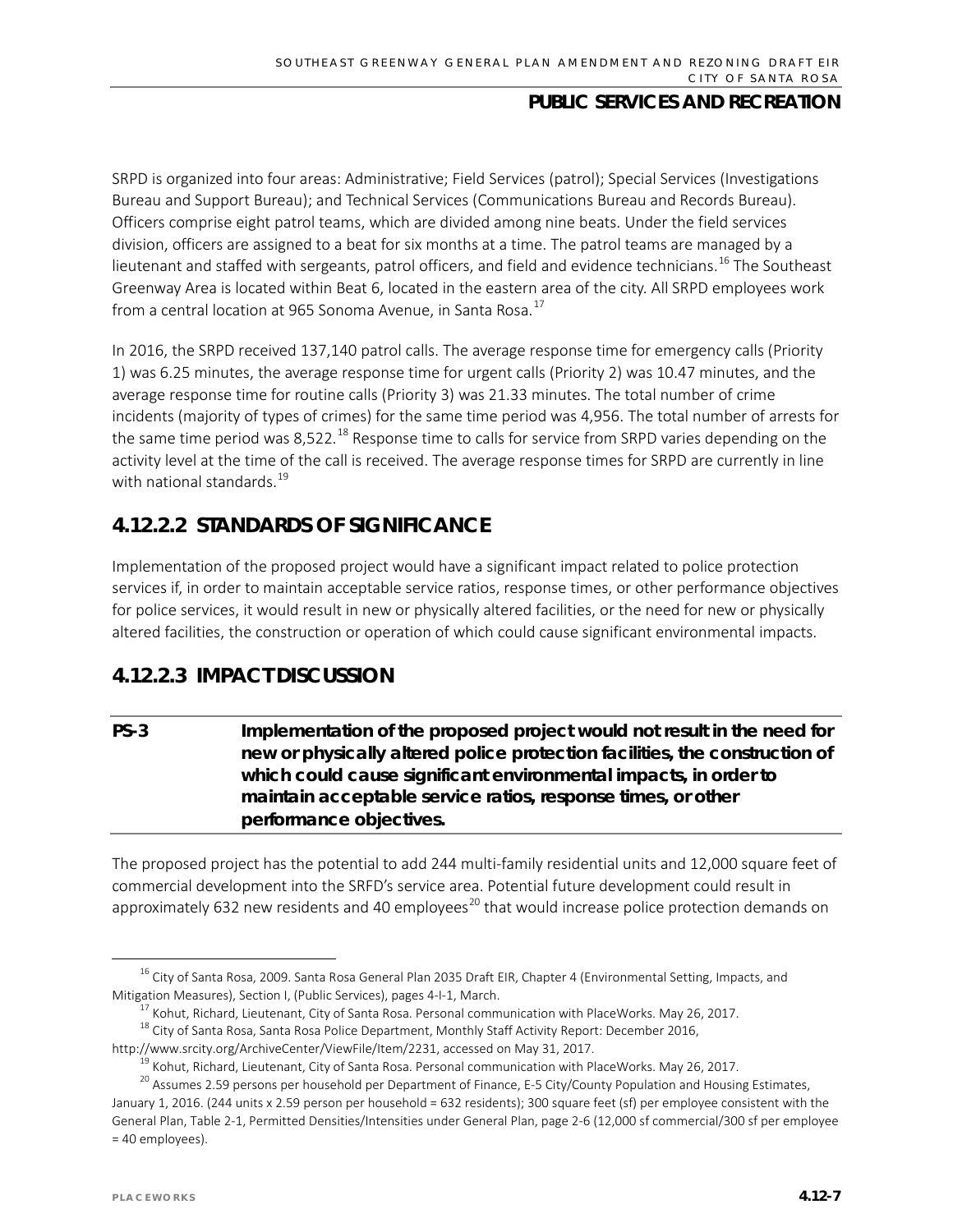the SRPD. As such, this represents an increase in population of 0.27 percent, which would not likely warrant the construction of a new police station or require modifications to an existing station that could result in future environmental impacts.<sup>[21](#page-7-0)</sup> In addition, General Plan buildout would occur over an 18-year horizon, which would result in an incremental increase in demand for police services to be accommodated by the SRPD.

The SRPD has confirmed that future development under the proposed project would not result in the need for expansion or addition of facilities.<sup>[22](#page-7-1)</sup> In addition, while the number of calls for services as a result of future development under the proposed project can be hard to predict, city management continually evaluates the need to increase services to its citizens, including the need to add law enforcement personnel.<sup>[23](#page-7-2)</sup>

Ongoing compliance with the existing General Plan 2035 policies identified in the local regulations sections above would ensure adequate police protection services are available for the existing and future residents of Santa Rosa. In addition, the proposed Land Use and Livability Policy LUL-PP-3 would require the design of all structures, utilities and access roads in the Southeast Greenway Area to maximize public safety. Therefore, with compliance with regulations related to police protection, impacts to police services as a result of implementing the proposed project would be *less than significant* and no mitigation measures are required.

Significance Without Mitigation: Less than significant.

# **4.12.2.4 CUMULATIVE IMPACTS**

## **PS-4 The proposed project, in combination with past, present and reasonably foreseeable projects, would result in less-than-significant cumulative impacts with respect to police services.**

The cumulative setting for police services consists of the current service area boundaries of the SRPD, which include the current city limits. The proposed project, in combination with other reasonably foreseeable development, would increase the population of Santa Rosa, and subsequently the SRPD service area, and could contribute to the need for expanded police services that could cause significant physical impacts to the environment. As described in impact discussion PS-3, the proposed project's contribution to this cumulative impact would be less than cumulatively considerable. Furthermore, the General Plan 2035 EIR evaluated potential impacts to public safety services resulting from buildout of Santa Rosa and the City's Urban Growth Boundary. The General Plan 2035 EIR determined that with implementation of the goals and policies in the General Plan 2035, potential cumulative impacts to police

<span id="page-7-2"></span><span id="page-7-1"></span><span id="page-7-0"></span><sup>&</sup>lt;sup>21</sup> Percent population increase is calculated by diving the number of new residents by the number of total residents in the city of Santa Rosa under the General Plan 2035 projections multiplied by 100 ((632 new residents/233,520 population) X 100 =0.27 percent.)

<sup>&</sup>lt;sup>22</sup> Kohut, Richard, Lieutenant, City of Santa Rosa. Personal communication with PlaceWorks. May 26, 2017.

<sup>&</sup>lt;sup>23</sup> Kohut, Richard, Lieutenant, City of Santa Rosa. Personal communication with PlaceWorks. May 26, 2017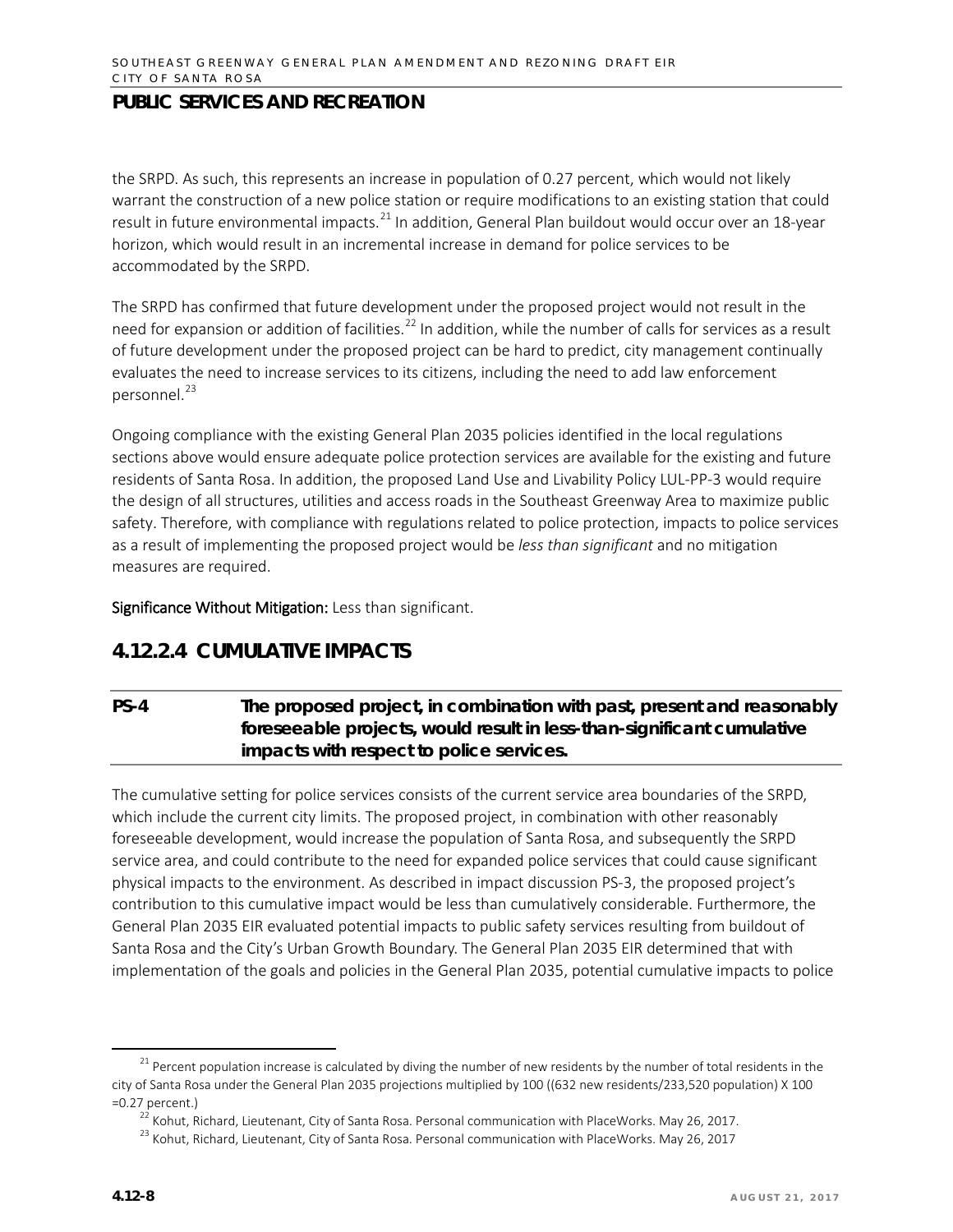services would be less than significant.<sup>[24](#page-8-0)</sup> For these reasons, the cumulative impact on the provision of police services would be *less than significant*.

Significance Without Mitigation: Less than significant.

# **4.12.3 SCHOOLS**

# **4.12.3.1 ENVIRONMENTAL SETTING**

## **Regulatory Framework**

#### *State Regulations*

The following sections explain State of California regulations pertaining to schools, relevant to the proposed project.

#### Senate Bill 50

Senate Bill (SB) 50 (funded by Proposition 1A, approved in 1998) limits the power of cities and counties to require mitigation of school facilities impacts as a condition of approving new development and provides instead for a standardized developer fee. SB 50 generally provides for a 50/50 State and local school facilities funding match. SB 50 also provides for three levels of statutory impact fees. The application level depends on whether State funding is available, whether the school district is eligible for State funding and whether the school district meets certain additional criteria involving bonding capacity, year-round school and the percentage of moveable classrooms in use.

#### California Government Code Section 65995 to 65998 (School Facilities)

The California Government Code Section 65996 specifies that an acceptable method of offsetting a project's effect on the adequacy of school facilities is the payment of a school impact fee prior to issuance of a building permit. Sections 65995 to 65998 set forth provisions for the payment of school impact fees by new development by "mitigating impacts on school facilities that occur (as a result of) the planning, use, or development of real property" [Section 65996(a)]. The legislation goes on to say that the payment of school impact fees "are hereby deemed to provide full and complete school facilities mitigation" under CEQA [Section 65996(b)]. The school district is responsible for implementing the specific methods for mitigating school impacts under the Government Code. In accordance with California Government Code Section 65996, developers pay a school impact fee to the school district to offset the increased demands on school facilities caused by their proposed residential development project.

<span id="page-8-0"></span><sup>&</sup>lt;sup>24</sup> The City of Santa Rosa General Plan 2035, Environmental Impact Report, State Clearinghouse Number 2008092114 certified November 2009, Draft EIR page 4.1-7.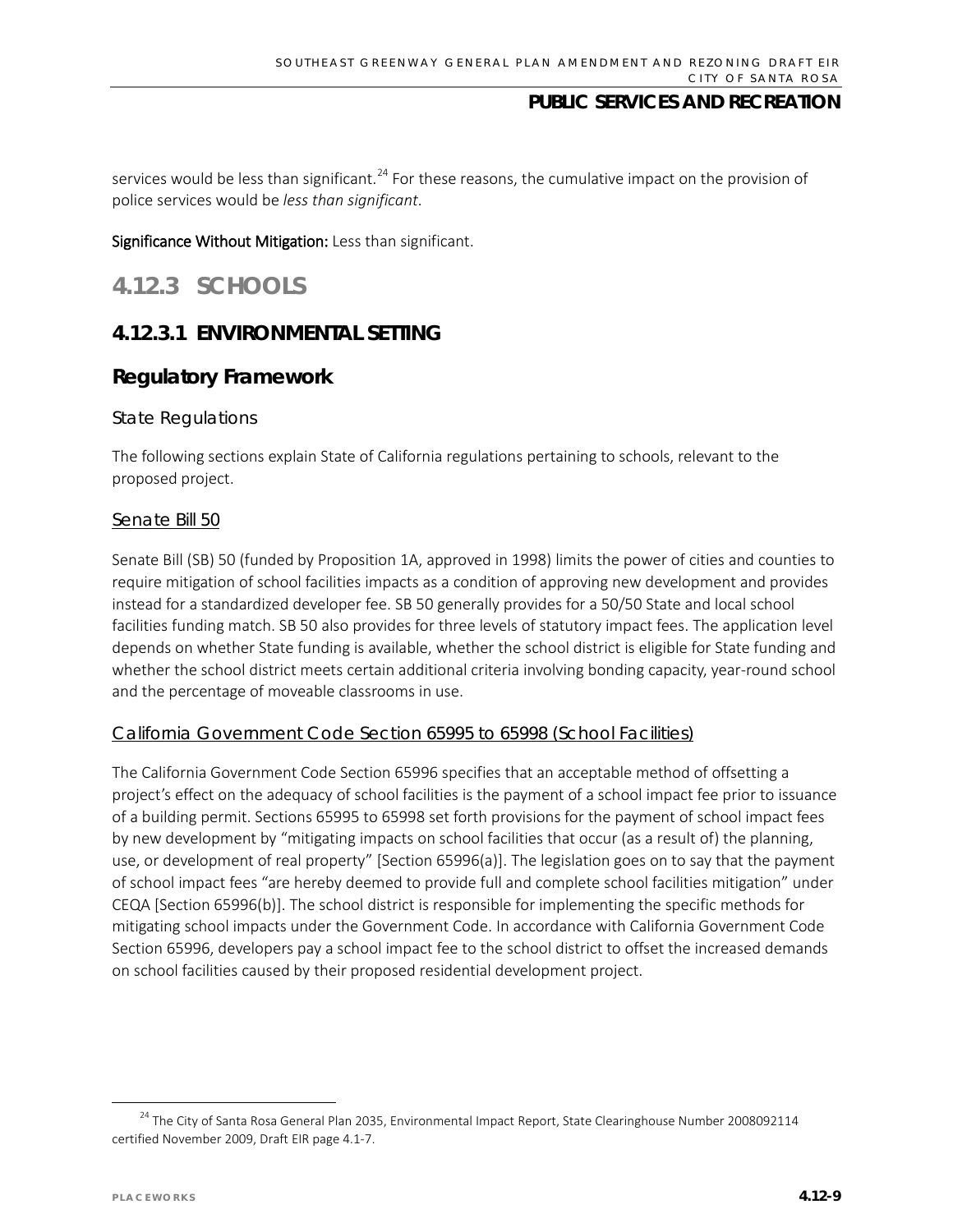#### *Local Regulations*

#### General Plan 2035

The Land Use and Livability (LUL) and Public Services and Facilities (PSF) elements of the General Plan 2035 include the following goals and policies specific to school services and applicable to the proposed project:

- Goal LUL-E: Promote livable neighborhoods by requiring compliance with green building programs to ensure that new construction meets high standards of energy efficiency and sustainable material use. Ensure that everyday shopping, park and recreation facilities, and schools are within easy walking distance of most residents.
	- Policy LUL-E-1: Provide new neighborhood parks and recreation facilities, elementary schools, and convenience shopping in accordance with the General Plan Land Use Diagram.
- Goal PSF-C: Provide superior education opportunities for children and all members of the community.
	- Policy PSF-C-1: Assist the various school districts in developing school sites and facilities to serve all neighborhoods in the city, and to respond to the educational needs of various sectors of the population.
	- Policy PSF-C-2: Maintain good communication with area school districts on all matters pertaining to the need for and the provision of school sites and facilities. Integrate the planning efforts of the city and the school districts by:
		- Locating school facilities that allow safe pedestrian and bicycle access, as well as ensuring construction of traffic calming measures in the vicinity; and
		- Designing attractive facilities that contribute to neighborhood identity and pride.

# **Existing Conditions**

The Southeast Greenway Area is located within the Santa Rosa City School District (SRCSD), and the Rincon Valley Union School District (RVUSD). The following subsections provide a brief summary of each school district's enrollment trends, capacity, and financing.

#### *Santa Rosa City School District*

The SRCSD includes 14 elementary schools, including four charter schools. In the 2016 to 2017 school year, the elementary schools had a total of 5,422 elementary school students from kindergarten through eighth grade. The SRCSD also includes 19 schools, including middle schools, high schools, necessary schools, and continuing education schools. In the 2016 to 2017 school year, the high schools had a total of 11,295 high school students from ninth to twelfth grade. $^{25}$  $^{25}$  $^{25}$ 

#### Enrollment and Capacity

The SRCSD schools that serve the Southeast Greenway Area are as follows:

<span id="page-9-0"></span> <sup>25</sup> Sonoma County Office of Education. 2017. Education Facts for *Sonoma County School 2016-17.* [http://www.scoe.org/pub/htdocs/aboutschools.html.](http://www.scoe.org/pub/htdocs/aboutschools.html) Accessed June 20, 2017.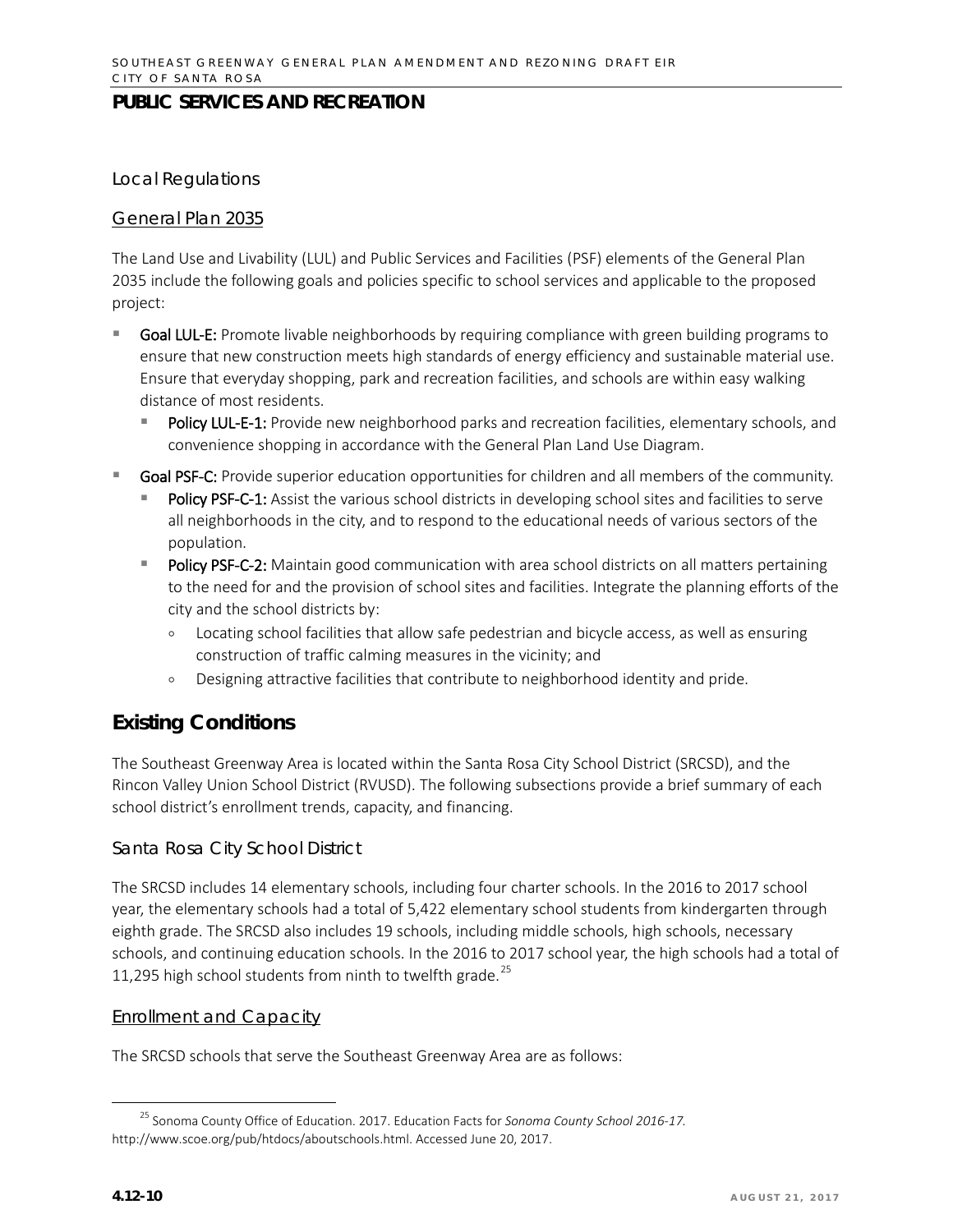- Brook Hill Elementary School: This school serves kindergarten through sixth grade and is located at 1850 Vallejo Street in Santa Rosa. According to information provided in the Santa Rosa City Schools Facilities Master Plan, Brook Hill Elementary School has capacity for 525 students and a projected student enrollment of 392 for the year 2020. In 2015, there were 494 students enrolled at this elementary school.<sup>[26](#page-10-0)</sup>
- Herbert Slater Middle School: This school serves seventh through eighth grade and is located at 3500 Sonoma Avenue in Santa Rosa. According to information provided in the Santa Rosa City Schools Facilities Master Plan, Herbert Slater Middle School has capacity for 787 students and a projected student enrollment of 784 for the year 2020. In 2015, there were 759 students enrolled at this middle school. $27$
- Montgomery High School: This school serves ninth through twelfth grade and is located at 1250 Hahman Drive in Santa Rosa. According to information provided in the Santa Rosa City Schools Facilities Master Plan, Montgomery High School has capacity for 1,853 students and a projected student enrollment of 1,641 for the year 2020. In 2015, there were 1,626 students enrolled at this high school. $^{28}$  $^{28}$  $^{28}$

#### Student Generation Rates

When analyzing the impacts of future residential development, student generation factors are used to estimate the number of students the SRCSD can expect from a planned development. The data is used to determine if and when new school facilities will be needed and to make critical facility decisions, such as potential boundary adjustments or the addition of new classrooms to existing sites. Additionally, the number of years a new development will take to be completed is calculated with the projected number of students from various housing types, including detached units, attached units and apartments, to determine how many students from each grade level will be generated over the build-out of the new community. The SRCSD uses a blended transitional kindergarten through sixth grade of 0.147 students per household<sup>[29](#page-10-3)</sup> and a blended seventh through twelfth grade factor of 0.148 students per household.<sup>[30](#page-10-4)</sup>

#### Developer Impact Fees

The Santa Rosa City School District collects residential developer fees for elementary and secondary schools at a rate of \$3.34 per square foot and \$1.87 per square foot, respectively. If the development is in both the elementary and the secondary school district boundaries, future developers would be subject to the total fee of \$5.21 per square foot. Commercial development is collected at a rate of \$0.51 per square foot. $31$ 

<sup>&</sup>lt;sup>26</sup> Santa Rosa City Schools Facilities Master Plan, Existing Conditions Summary, Approved April 27, 2016, page 74.<br><sup>27</sup> Santa Rosa City Schools Facilities Master Plan, Existing Conditions Summary, Approved April 27, 2016

<span id="page-10-3"></span><span id="page-10-2"></span><span id="page-10-1"></span><span id="page-10-0"></span>Demographics and Capacity Analysis, page 545.

<span id="page-10-4"></span> $30$  Santa Rosa City Schools Facilities Master Plan, Existing Conditions Summary, Approved April 27, 2016, Appendix 2, Demographics and Capacity Analysis, page 453.

<span id="page-10-5"></span><sup>&</sup>lt;sup>31</sup> Trumbly, Christine, Accounting Technician II, Santa Rosa City School District Business Department. Personal communication with PlaceWorks. August 3, 2017.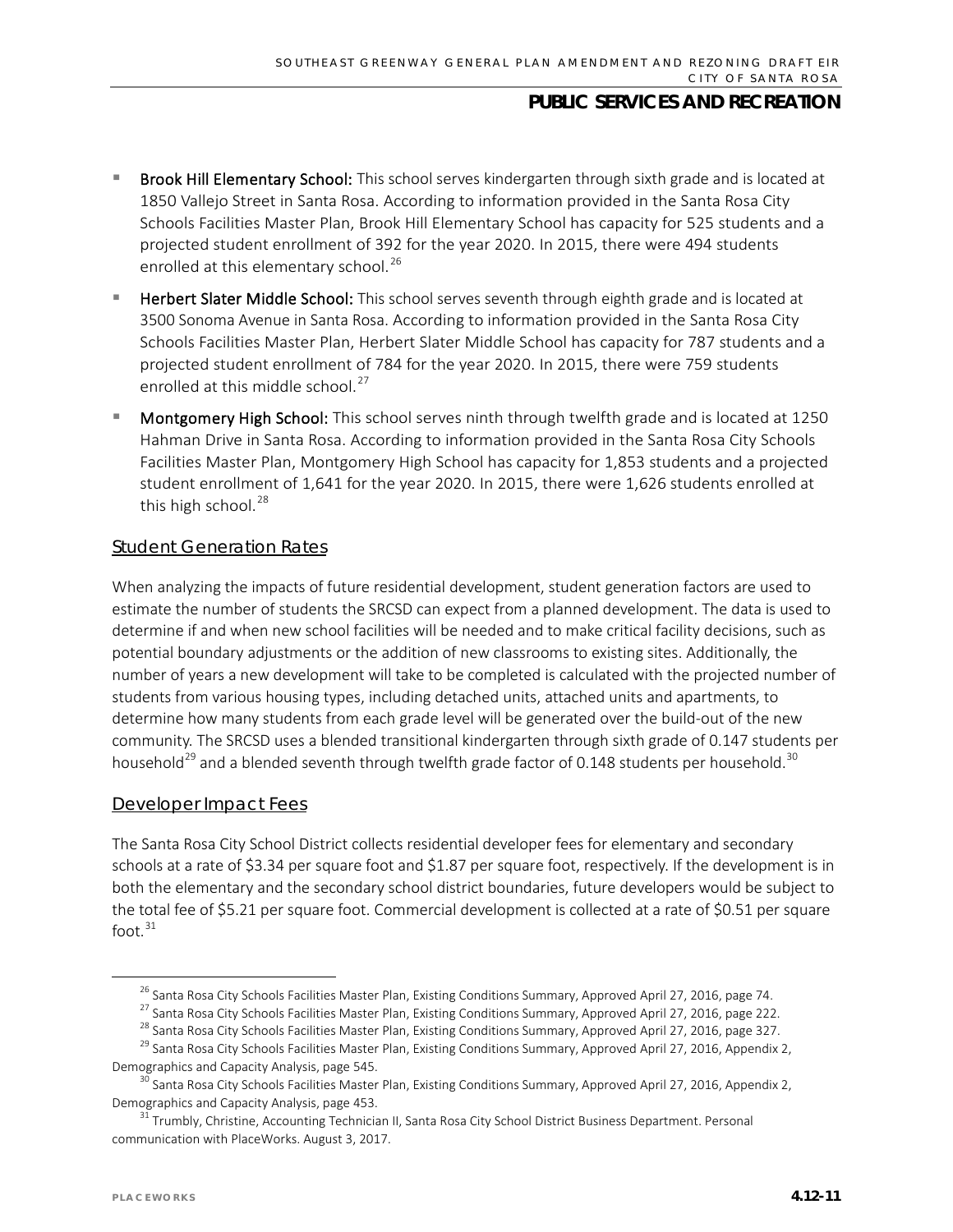#### *Rincon Valley Union School District*

The RVUSD is located in the eastern part of Santa Rosa and is comprised of eight elementary schools and one charter school for seventh and eighth grade students.<sup>[32](#page-11-0)</sup> In the 2016 to 2017 school year, this district had 3,571 students from transitional kindergarten through twelfth grade.<sup>[33](#page-11-1)</sup>

#### Enrollment and Capacity $\frac{34}{3}$  $\frac{34}{3}$  $\frac{34}{3}$

The RVUSD schools that serve the Southeast Greenway Area are as follows:<sup>[35](#page-11-3)</sup>

- Spring Creek Elementary School: This school serves transitional kindergarten through third grades and is located at 4675 Mayette Avenue. Spring Creek Elementary School has a capacity for 374 general education students and current enrollment is 318 general education students. Spring Creek Elementary also houses two special education classes with a capacity of 24 students and current enrollment of 19 special education students.
- Matanzas Elementary School: This school serves fourth through sixth grades and is located at 1687 Yulupa Avenue. Matanzas Elementary School has a capacity for 270 general education students and current enrollment is 235 general education students. Matanzas Elementary School also houses two special education classes with a capacity of 24 students with current enrollment of 19 special education students and a home school program with a current enrollment of 45 students.
- Rincon Valley Charter School: This is an alternative middle school program housed at Matanzas Elementary that serves seventh through eighth grades. The Rincon Valley Charter School has a capacity of 180 students with a current enrollment of 164 students.

The enrollment capacities listed above assume 22 students per grade level for transitional kindergarten through third grade and 30 students per grade level in fourth through eighth grades. The RVUSD prefers to keep primary grades at 20 students; therefore, the capacity is actually slightly greater than the optimal class loads. The teacher to student ratio is 20 to 1 for primary grades and 30 to 1 for upper grades. The RVUSD does not consistently meet this standard.

#### Student Generation Rate

The elementary school student generation rate for the RVUSD is 0.75 students per multi-family unit.  $^{36}$  $^{36}$  $^{36}$ 

#### Developer Impact Fees

The Rincon Valley Union School District adopted budget for the 2016 to 2017 school year is over \$39 million, which provides resources to educate, transport, provide food service, day care and other ancillary

<span id="page-11-0"></span><sup>&</sup>lt;sup>32</sup> City of Santa Rosa, 2009. Santa Rosa General Plan 2035 Draft EIR, Chapter 4 (Environmental Setting, Impacts, and Mitigation Measures), Section I, (Public Services), pages 4-I-2, March.

<sup>33</sup> Sonoma County Office of Education. 2017. Education Facts for *Sonoma County School 2016-17.*

<span id="page-11-4"></span><span id="page-11-3"></span><span id="page-11-2"></span><span id="page-11-1"></span>[http://www.scoe.org/pub/htdocs/aboutschools.html.](http://www.scoe.org/pub/htdocs/aboutschools.html) Accessed June 20, 2017.

<sup>&</sup>lt;sup>4</sup> Roehrick, Tony, Superintendent of RVSD, City of Santa Rosa. Personal communication with PlaceWorks. May 19, 2017

<sup>35</sup> Roehrick, Tony, Superintendent of RVSD, City of Santa Rosa. Personal communication with PlaceWorks. May 19, 2017

<sup>&</sup>lt;sup>36</sup> Roehrick, Tony, Superintendent of RVSD, City of Santa Rosa. Personal communication with PlaceWorks. May 19, 2017.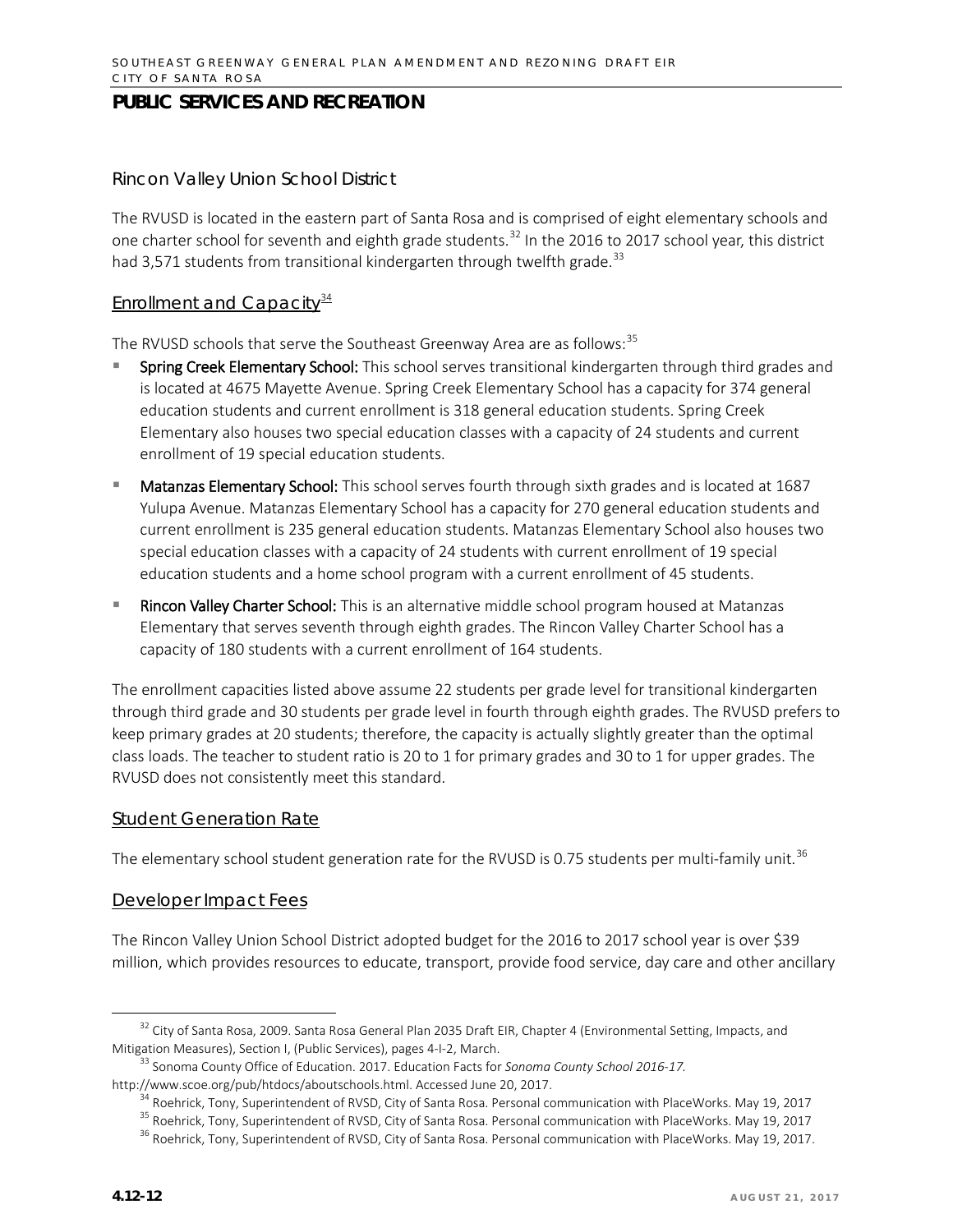programs, as well as build new and maintain and modernize existing facilities.<sup>[37](#page-12-0)</sup> Rincon Valley Union School District collects development impact fees, which fund improvements and new facilities to mitigate impacts from new development. Rincon Valley Union School District collects developer fees of \$2.44 per square foot for residential and \$0.39 per square foot of commercial development.

# **4.12.3.2 STANDARDS OF SIGNIFICANCE**

Implementation of the proposed project would have a significant impact related to school services if, in order to maintain acceptable service ratios or other performance objectives for school services, it would result in new or physically altered school facilities, or the need for new or physically altered facilities, the construction of which could cause significant environmental impacts.

# **4.12.3.3 IMPACT DISCUSSION**

### **PS-5 Implementation of the proposed project would not result in the need for new or physically altered school facilities, the construction of which could cause significant environmental impacts, in order to maintain acceptable service ratios, or other performance objectives.**

This section reviews the need for existing school facilities to accommodate any increases in public school enrollment due to the proposed project. However, the California State Legislature, under Senate SB 50, has determined that payment of school impact fees shall be deemed to provide full and complete school facilities mitigation. All new developments proposed pursuant to the adoption of the proposed project will be required to pay the school impact fees adopted by each school district. According to California Government Code Section 65995(3)(h), the payment of statutory fees is "deemed to be full and complete mitigation of the impacts of any legislative or adjudicative act, or both, involving, but not limited to, the planning, use, or development of real property, or any change in governmental organization or reorganization...on the provision of adequate school facilities."

As described in Chapter 3 of this Draft EIR, the potential future development associated with the proposed project could generate as many as 244 new residential units on three separate parcels in the Southeast Greenway Area that could provide housing for families with school-aged children. Two of the parcels (4.7-acre parcel and 3.7-acre parcel) are located in the SRCSD and one of the parcels (1.2 acres) is located in the RVUSD. As some of the multi-family units could be studio and one-bedroom units accommodating single residents and/or couples without children, it is likely that the student generation estimates are high, thereby, allowing for a conservative analysis of potential impact to schools. All 244 multi-family units would be in the Montgomery High School and Herbert Slater Middle School attendance area. It is possible that some middle school students could attend Rincon Valley Charter School; however, Herbert Slater Middle School is the middle school option for most students.<sup>[38](#page-12-1)</sup> The elementary students

<span id="page-12-1"></span>[http://rvusd.org/library/pdfs/business%20services%20pg/2016-17%20Original%20Budget.pdf,](http://rvusd.org/library/pdfs/business%20services%20pg/2016-17%20Original%20Budget.pdf) accessed June 8, 2017.<br><sup>[38](http://rvusd.org/library/pdfs/business%20services%20pg/2016-17%20Original%20Budget.pdf)</sup> Roehrick, Tony, Superintendent of RVSD, City of Santa Rosa. Personal communication with PlaceWorks. May 19

<span id="page-12-0"></span><sup>&</sup>lt;sup>37</sup> Rincon Valley Union School District, Budget 2016-2017, June 11,2016,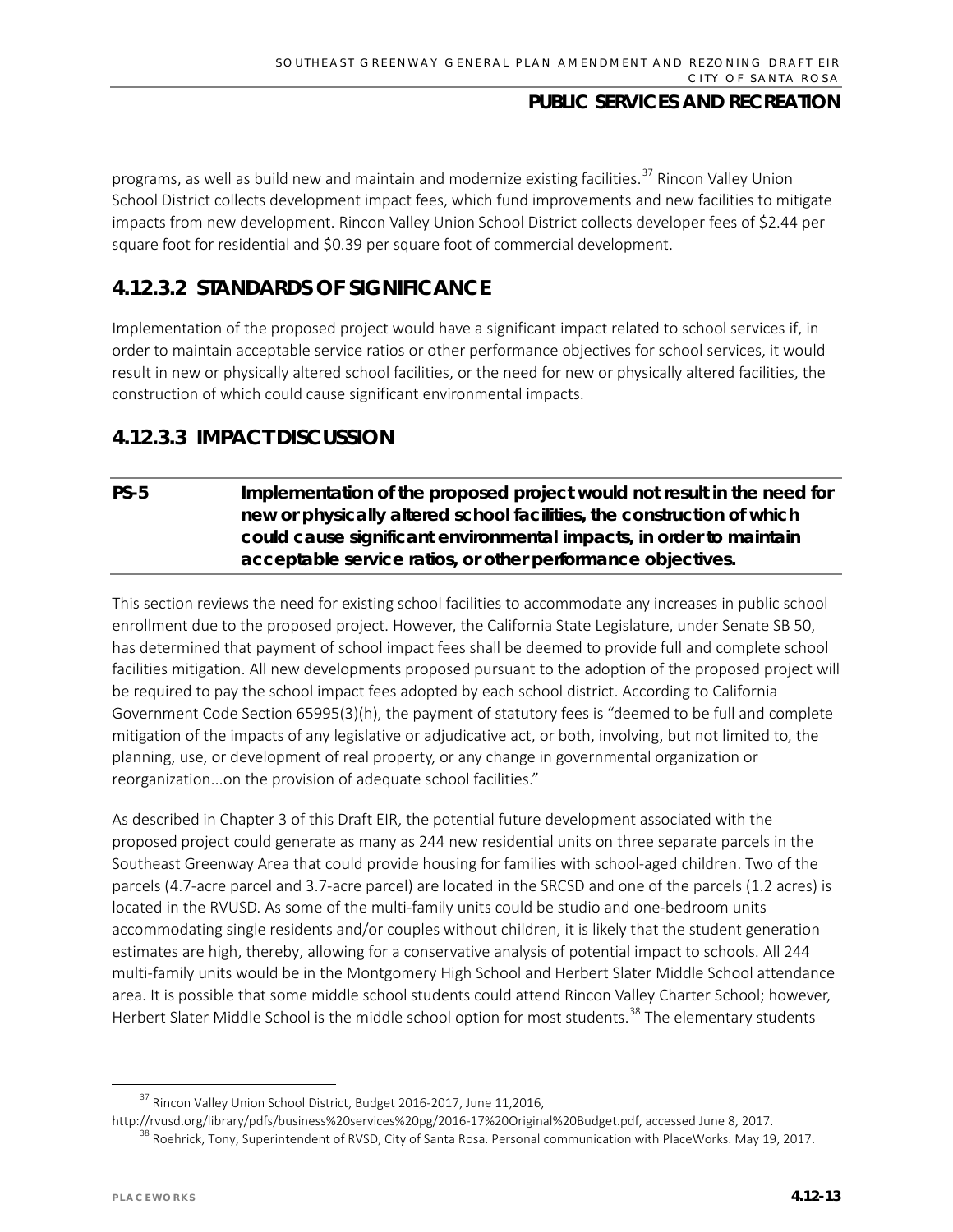would be distributed between the SRCSD and RVUSD. The distribution of the proposed housing potential by the two school districts is described below.

#### *Santa Rosa City School District*

The 4.7-acre site designated for 2- to 3-story units at the terminus of State Route 12 (SR 12), bordered by Farmers Lane, Hoen Frontage Road and the SR 12 on-ramp would have Medium High Density Residential and Retail and Business Services General Plan land use designations and would be zoned Commercial General (CG) under the proposed project with a density restriction of 18 to 30 dwelling units per acre. Additionally, this location of the Southeast Greenway Area also includes a 3.7-acre site that would have a 2- to 3-Story Attached Housing land use designation and would be zoned Multi-Family Residential (R-3-18) with a density restriction of 8 to 18 dwelling unit per acre. To see where these proposed designations would be allowed, see Figure 3-9 in Chapter 3, Project Description. Applying these proposed density ranges for each of the two sites, the 4.7-acre site could result in 85 to 142 multi-family dwelling units and the 3.7-acre site could result in up to 30 to 67 attached housing units. When combined, the total residential build-out range in the SRCSD would be 115 to 209 multi-family units under future development that could house families with elementary school children.

#### Elementary Schools

Applying the SRCSD blended transitional kindergarten through sixth grade student generation rate of 0.147 students per unit to the maximum 209 potential multi-family units in the SRCSD, future development could generate up to 31 elementary students.<sup>[39](#page-13-0)</sup> As previously stated, the Brook Hill Elementary School has the capacity for 525 students and is projected to have 392 students by 2020. Therefore, it is not likely that the addition of 31 additional students from the proposed project would not cause Brook Hill Elementary School to exceed capacity in the near future (2020) or by the General Plan 2035 buildout horizon.

#### Middle and High Schools

Applying the SRCSD blended seventh through twelfth grade student generation rate of 0.148 students per unit to the maximum 244 potential multi-family units in the SRCSD, future development could generate up to 37 middle school and high school students.<sup>[40](#page-13-1)</sup> As previously stated, Herbert Slater Middle School has the capacity for 787 students and is projected to have 784 students by 2020 and Montgomery High School has the capacity for 1,853 students and is projected to have 1,641 students by 2020. Therefore, it is not likely that the addition of 37 additional middle and high school students from the proposed project would not cause either of these schools to exceed capacity in the near future (2020) or by the General Plan 2035 buildout horizon. While Herbert Slater Middle School would near its capacity limits by 2020 according to the SRCSD's projections, it is likely that not all 37 students would be of middle-school age and would only attend Herbert Middle School. As described above, it is possible that some middle school students could attend Rincon Valley Charter School.

<span id="page-13-1"></span><span id="page-13-0"></span>

<sup>&</sup>lt;sup>39</sup> 209 multi-family units 0.147 students per unit = 30.723 elementary school students.<br><sup>40</sup> 244 multi-family units 0.148 students per unit = 36.112 middle and high school students.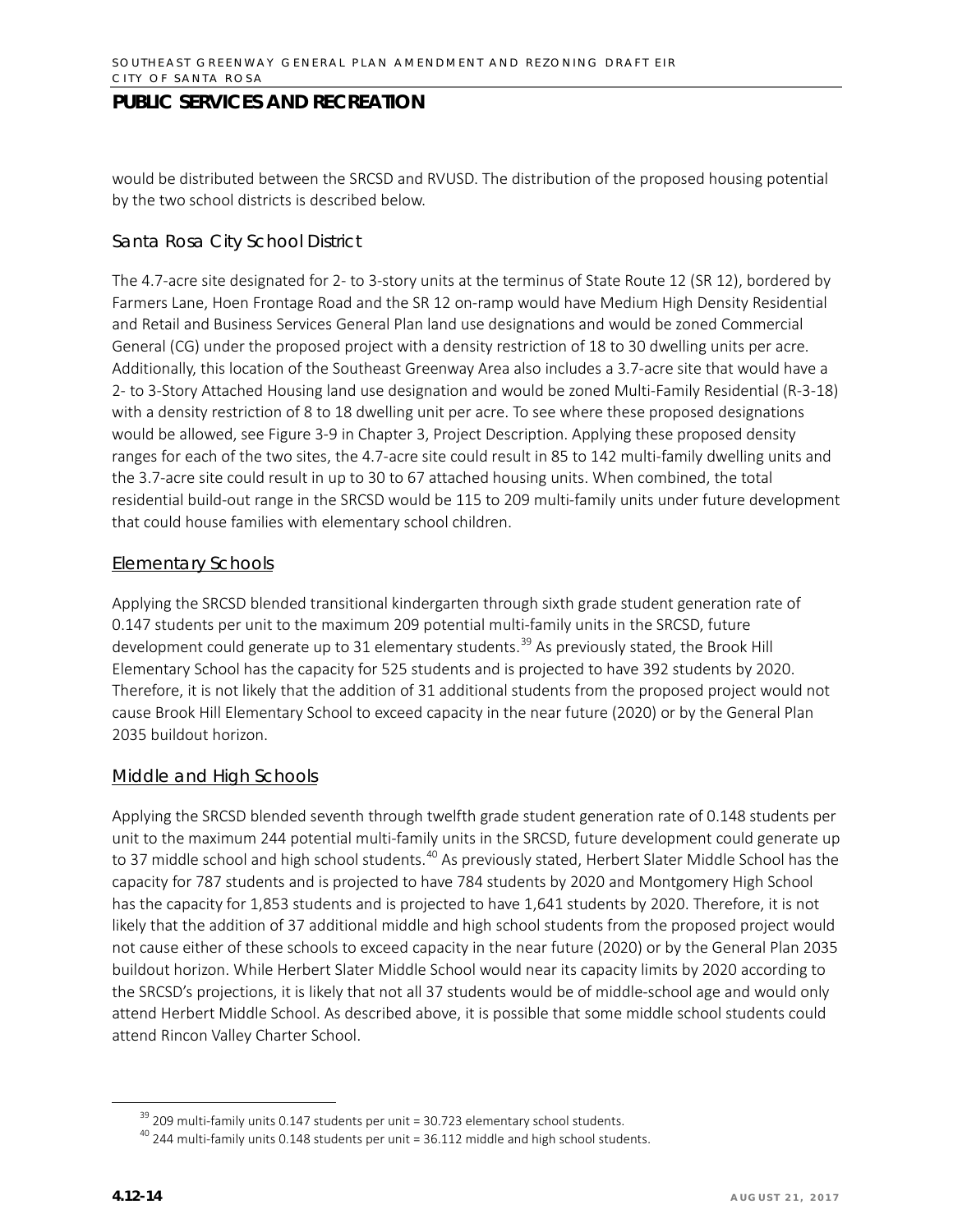### *Rincon Valley Union School District*

The 1.2-acre site off of Yulupa Avenue would have Medium High Density Residential and Retail and Business Services General Plan land use designations and would be zoned Neighborhood Commercial (CN) under the proposed project. See Figure 3-9 in Chapter 3. Under these proposed designations, a density of 18 to 30 dwelling units per acre would be allowed. Therefore, the 1.2-acre site could result in 21 to 35 multi-family dwelling units under a future development proposal that could house families with elementary school children. Applying the RVUSD student generation rate of 0.75 students per unit to the maximum number of potential units, a future project could generate up to 26 elementary students.<sup>[41](#page-14-0)</sup> As described by RVUSD, the students could be accommodated within existing facilities<sup>[42](#page-14-1)</sup> since enrollment at both Spring Creek Elementary and Matanzas Elementary is under capacity. A slight shifting of attendance boundaries might be necessary, and if students are out of proportion within grade levels, then additional classrooms may become necessary. The RVUSD is considering the purchase of 15 acres to accommodate a future school when enrollment increases to the degree a new school is needed.<sup>[43](#page-14-2)</sup> When all RVUSD schools exceed their capacity, new or expanded facilities to serve the overflow would be required, and a separate project-specific environmental analysis would be completed under the authority of RVUSD.

In summary, under Section 65996 of the California Government Code, the payment of the developer fees for residential and commercial development required for any future residential development in the SRCSD and the RVUSD would fully mitigate the impacts of new development on school facilities. Therefore, overall, impacts related to schools would be *less than significant.* 

Significance Without Mitigation: Less than significant.

# **4.12.3.4 CUMULATIVE IMPACTS**

# **PS-6 Implementation of the proposed project, in combination with past, present, and reasonably foreseeable projects, would result in less-thansignificant cumulative impacts with respect to school services.**

Cumulative projects would add new students to the SRCSD and RVUSD, in addition to those generated by potential future development under the proposed project, which could result in the need for new or expanded school facilities. However, like the proposed project, these cumulative projects would also be subject to the school mitigation fees regulated by State law. Under Section 65996 of the California Government Code, the payment of impact fees is deemed to fully mitigate the impacts of new development on school facilities. Therefore, cumulative impacts related to school facilities would be *less than significant.*

Significance Without Mitigation: Less than significant.

<sup>41</sup> 35 multi-family units x 0.75 students per unit = 26 elementary students.<br><sup>42</sup> Roehrick, Tony, Superintendent of RVSD, City of Santa Rosa. Personal communication with PlaceWorks. May 19, 2017

<span id="page-14-0"></span>

<span id="page-14-2"></span><span id="page-14-1"></span> $^{43}$  Roehrick, Tony, Superintendent of RVSD, City of Santa Rosa. Personal communication with PlaceWorks. May 19, 2017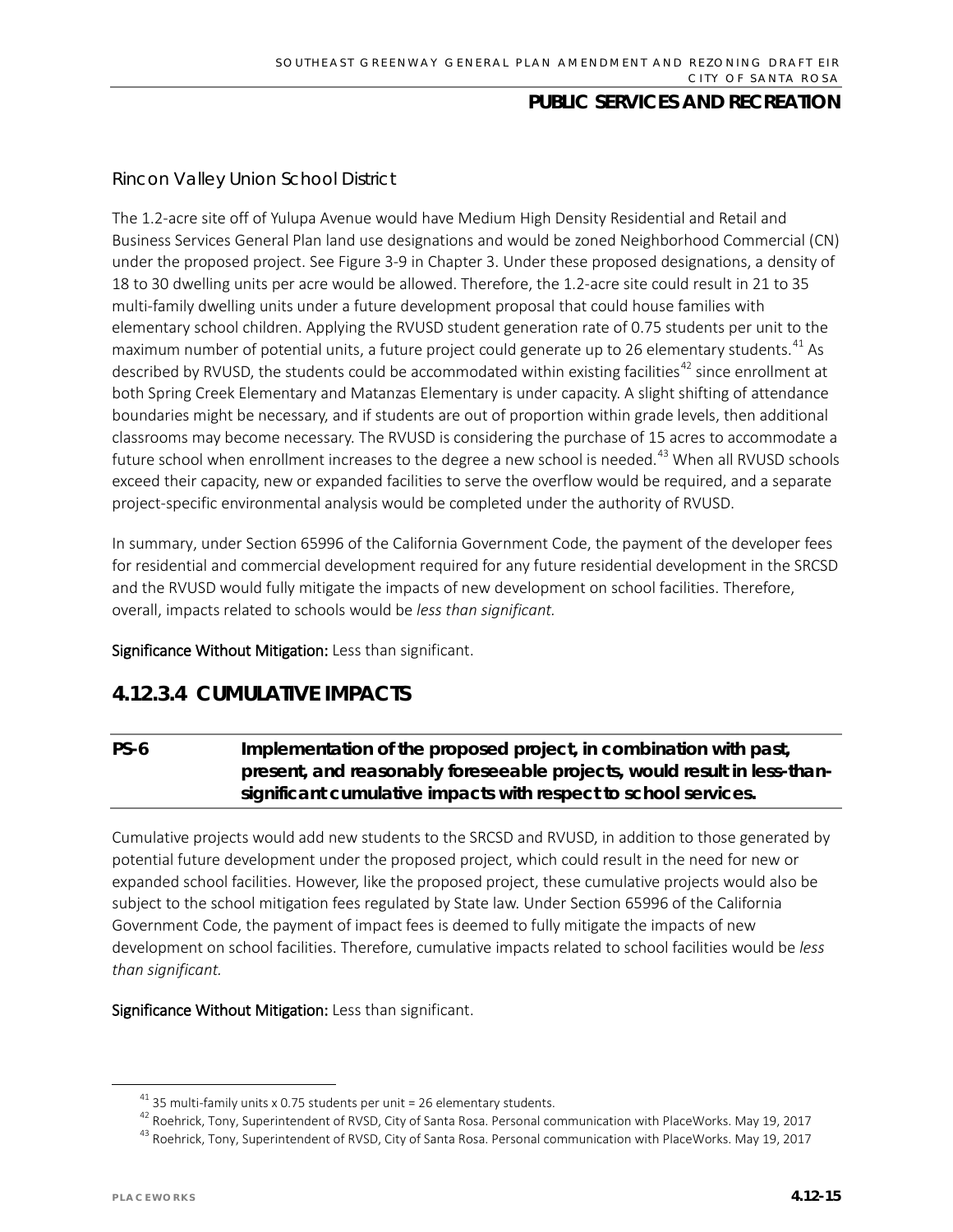# **4.12.4 LIBRARIES**

# **4.12.4.1 ENVIRONMENTAL SETTING**

# **Regulatory Framework**

There are no federal or State regulations pertaining to library services that apply to the proposed project.

#### *Regional Regulations*

#### Sonoma County Library Strategic Plan 2015-2020

The Sonoma County Library Joint Powers Authority (Library JPA) adopted the *Sonoma County Library Strategic Plan: 2015-2020.* This Strategic Plan is intended to provide a framework for better library services by establishing a vision, mission, goals, and objectives. The Sonoma County Library Strategic Goals contained in the Strategic Plan are listed below.<sup>[44](#page-15-0)</sup>

- People First: The library's positive organizational culture, commitment to customer service, and collaborative approach to serving all members of our community results in an outstanding library experience for everyone.
- **Welcoming Place and Spaces:** Inside and outside, the library's facilities and grounds exemplify our mission and enhance the customer experience with functional, appealing, creative, and fun design.
- **A World of Information:** Library staff connects our residents to information, experiences, and experts that help learn, relax and interact with others.
- A Partner in Education: The library is an integral part of the K-12 and post-secondary education system in Sonoma County. Our partnerships with academic and other libraries ensure success as an education institution.
- A leader in Health: We provide our communities' most vulnerable populations—the homeless, the unemployed and underemployed, and people with disabilities- with tools and resources that support independence, individual achievement and equity.
- Service Delivery Innovation: We develop innovative services and embrace technologies that improve our libraries.
- **A Risk -Taking Culture:** We are a national leader in developing and delivering outstanding public programs and services, community engagement activities, and staff development opportunities that improve our libraries and our communities.
- Going Green: We utilize proven methods and explore innovative, eco-friendly practices that move the library to the forefront of positive environmental stewardship in the county.
- **Powerful Partnerships:** We build and maintain strong partnerships throughout the community to meet the needs of all Sonoma County residents.
- A Visible Community Asset: The library and its staff are a vital part of our community and are recognized by the public and our local leaders for our service and contributions to our community.

<span id="page-15-0"></span><sup>&</sup>lt;sup>44</sup> Sonoma County Library, Sonoma County Library Strategic Plan 2015-2020, [https://sonomalibrary.org/sites/default/files/reports/SCL\\_StrategicPlan\\_20160811.pdfm,](https://sonomalibrary.org/sites/default/files/reports/SCL_StrategicPlan_20160811.pdfm) accessed June 8, 2017.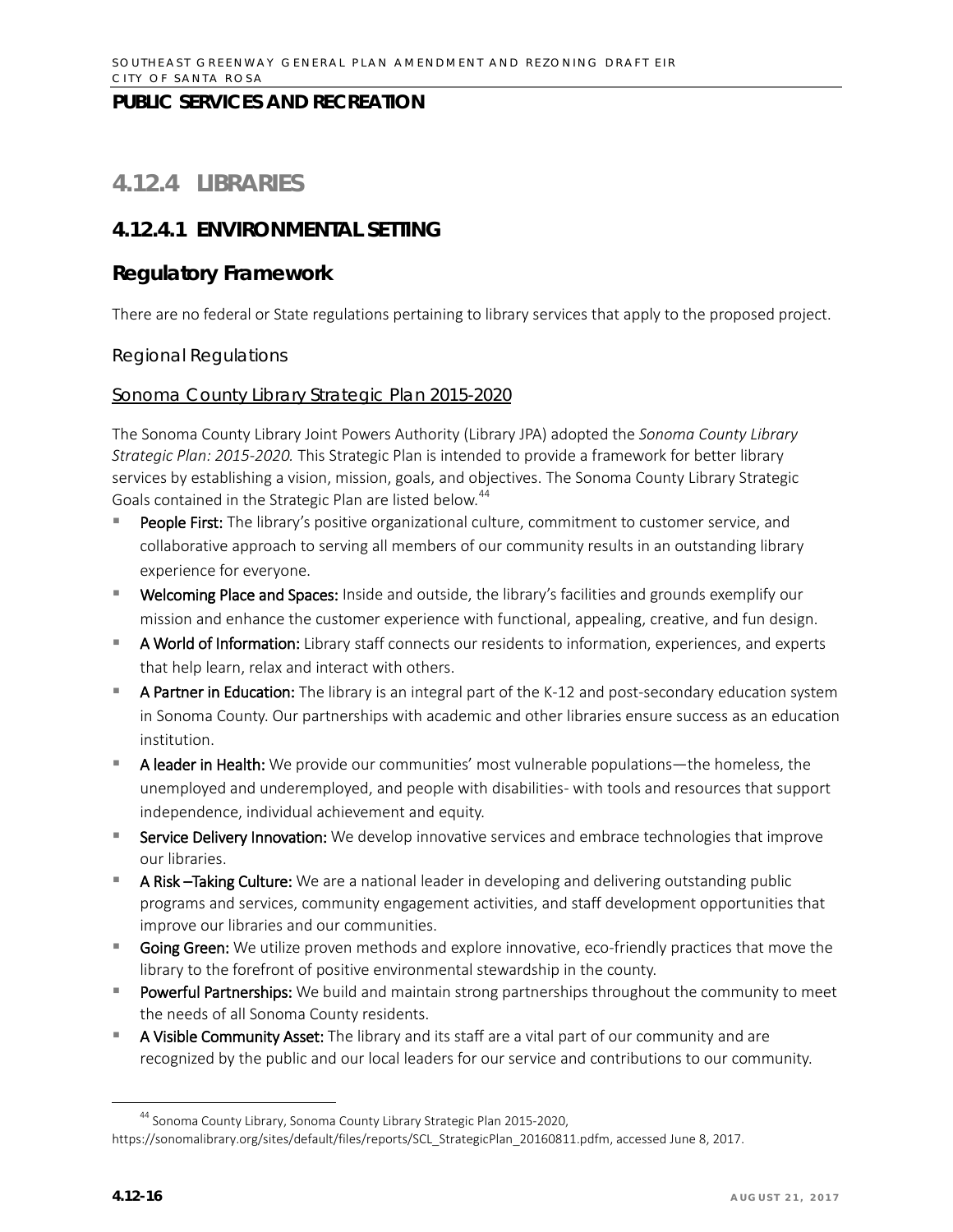- **EXTE:** Citizen Engagement: We engage community members through meaningful volunteer opportunities and community activities that contribute to the library's mission and the betterment of our community.
- **Solid Financial Policies:** The library's financial strategies are based on sound financial policies and procedures, thoughtful decision-making, and ongoing financial sustainability.
- **Working Smart:** We continuously improve processes and remove barriers to effective customer service.
- **A Savvy Organization:** We develop financially savvy leaders within our organization who are visible in our communities and actively engaged with our residents.

#### *Local Regulations*

#### General Plan 2035

The Public Services and Facilities (PSF) element of the General Plan 2035 includes the following goal and policies specific to library services and applicable to the proposed project:

- Goal PSF-D: Provide library facilities necessary to meet the needs of the community.
	- **Policy PSF-D-1:** Provide a wide range of library services through a strong central facility and local branches needed to serve a growing and varied population.
	- Policy PSF-D-2: Develop additional library facilities and assist the library administration in its attempts to secure state and federal funds for facilities and services.
	- Policy PSF-D-3: Require community shopping centers and other major developments to consider incorporating sites and/or building spaces for branch facilities, when the locations coincide with the library administration's Master Plan.
	- **Policy PSF-D-4:** Explore new ways in which the city can support the goal of expanded facilities and services.

# **Existing Conditions**

Santa Rosa is part of the Sonoma County Library System which has 14 branches. The county-wide library system serves approximately 495,000 residents in Cloverdale, Cotati, Guerneville, Healdsburg, Petaluma, Rohnert Park, Santa Rosa, Sebastopol, Sonoma, and Windsor. The Central Santa Rosa Library, Northwest Santa Rosa Library and the Rincon Valley Library serve the residents of Santa Rosa.

The Central Santa Rosa Library, located at 211 East Street, has been providing library services since 1859. This library provides reader seats, computers, printers, copy machines, research stations, and microfilm reader printers.[45](#page-16-0) The Northwest Santa Rosa Library located on 150 Coddingtown Center, is an 8,000 square foot one-story building with a collection of 13,000 books. The library provides reader seats, copy machines, research stations, printers and copiers.<sup>[46](#page-16-1)</sup> The Rincon Valley Library has served the northeastern

<span id="page-16-0"></span> <sup>45</sup> Sonoma County Library, About Central Library, https://sonomalibrary.org/locations/central-santa-rosa-library/aboutcentral-library, accessed on May 8, 2017.

<span id="page-16-1"></span><sup>46</sup> Sonoma County Library, About Northwest Santa Rosa Library[, https://sonomalibrary.org/locations/northwest-santa-rosa](https://sonomalibrary.org/locations/northwest-santa-rosa-library/about-northwest-santa-rosa-library)[library/about-northwest-santa-rosa-library,](https://sonomalibrary.org/locations/northwest-santa-rosa-library/about-northwest-santa-rosa-library) accessed on May 8, 2017.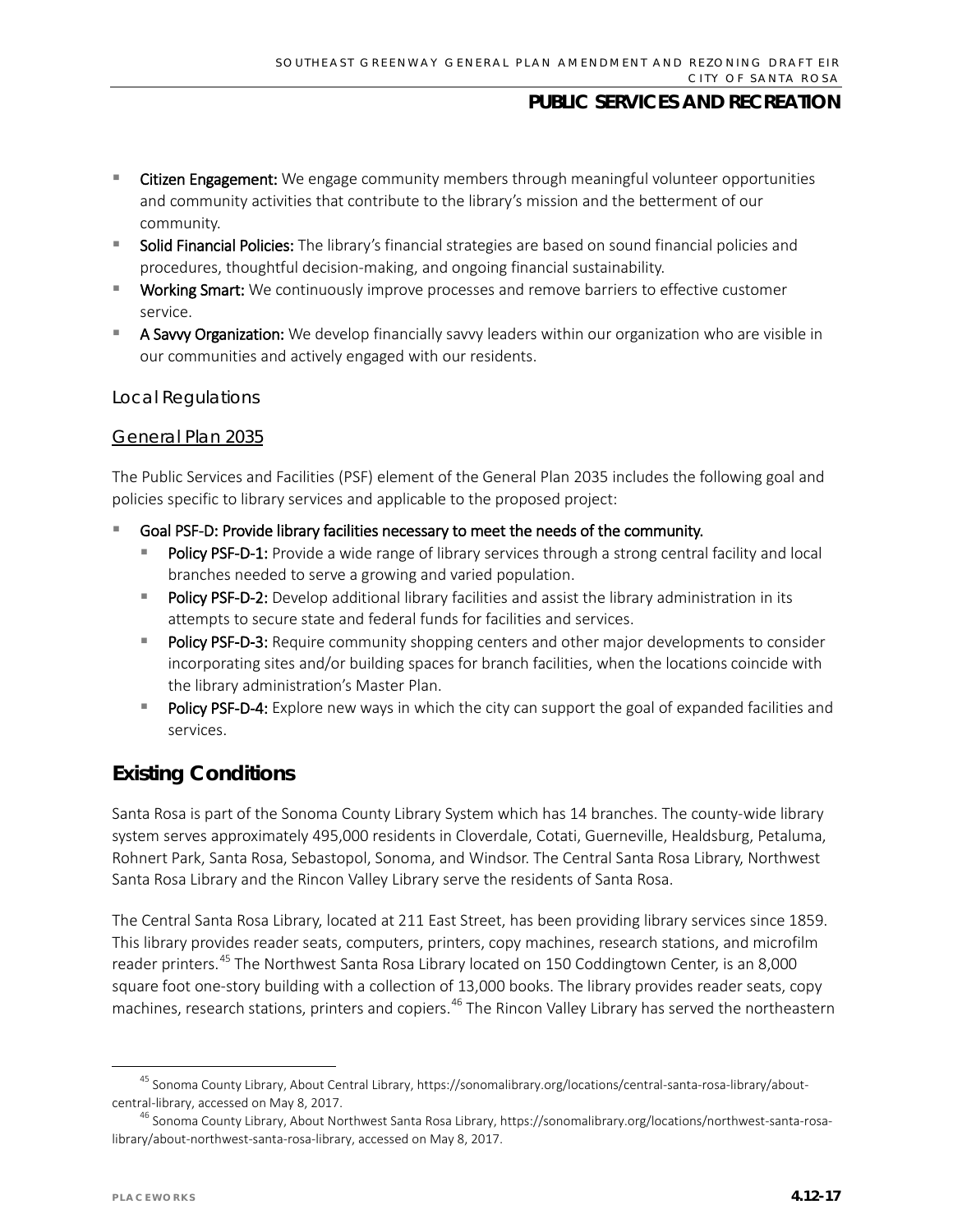Santa Rosa communities of Rincon Valley, Bennett Valley, and Oakmont since 1994. The library provides reader seats, computers, printer, copy machines, bilingual early learning stations, a CD listening station, and a research station.<sup>[47](#page-17-0)</sup> On November 8, 2017, 72 percent of the voters in Sonoma County voted to support Sonoma County Library by passing Measure Y to increase sales taxes by an eighth of a cent. The increased revenue will be used to restore, and enhance library services including both materials and facilities throughout Sonoma County.<sup>[48](#page-17-1)</sup> As of July 2015, the library operates with a budget of approximately \$17.8 million and 130 full time employees.<sup>[49](#page-17-2)</sup> The current ratio of square feet of library space per number of population is 2.54 persons per square feet. More staff will be added to increase the level of service to accomplish the goals and objectives of the Library's 5-year Strategic Plan. <sup>[50](#page-17-3)</sup>

# **4.12.4.2 STANDARD OF SIGNIFICANCE**

Implementation of the proposed project would have a significant impact related to library services if, in order to maintain acceptable service ratios or other performance objectives, the proposed project would result in new or physically altered facilities, or the need for new or physically altered facilities, the construction or operation of which could cause significant environmental impacts.

# **4.12.4.3 IMPACT DISCUSSION**

# **PS-7 The proposed project would not result in the need for new or physically altered public facilities, the construction of which could cause significant environmental impacts, in order to maintain acceptable service ratios, or other performance objectives.**

Potential future development under the proposed project could generate approximately 244 new housing units, including 632 new residents and 40 employees. The permanent new residents could increase the demand for the library services at the Sonoma County Library. General Plan 2035 Goal PSF-D requires the City to retain and enhance the high quality library service at the Sonoma County Library, and explore ways to improve service such as developing existing facilities. Sonoma County Library staff indicated that increased demand from the proposed project would not require physical expansion of new library facilities.[51](#page-17-4) Therefore, a *less-than-significant* impact would occur with respect to the need for new or physically altered library facilities.

<span id="page-17-0"></span> <sup>47</sup> Sonoma County Library, About Rincon Valley Library, https://sonomalibrary.org/locations/rincon-valley-library/aboutrincon-valley-library, accessed on May 8, 2017.

<sup>&</sup>lt;sup>48</sup> Sonoma County Library, Funding, https://sonomalibrary.org/funding accessed on May 8, 2017.

<span id="page-17-2"></span><span id="page-17-1"></span><sup>&</sup>lt;sup>49</sup> Sonoma County Library, Strategic Plan 2015-2020,<br>https://sonomalibrary.org/sites/default/files/reports/SCL StrategicPlan 20160811.pdf, accessed on June 8, 2017.

<span id="page-17-3"></span><sup>&</sup>lt;sup>[50](https://sonomalibrary.org/sites/default/files/reports/SCL_StrategicPlan_20160811.pdf)</sup> Okazaki, Kiyo, Public Services Division Manager, Sonoma County Library. Personal communication with PlaceWorks. May 30, 2017

<span id="page-17-4"></span><sup>&</sup>lt;sup>51</sup> Okazaki, Kiyo, Public Services Division Manager, Sonoma County Library. Personal communication with PlaceWorks. May 30, 2017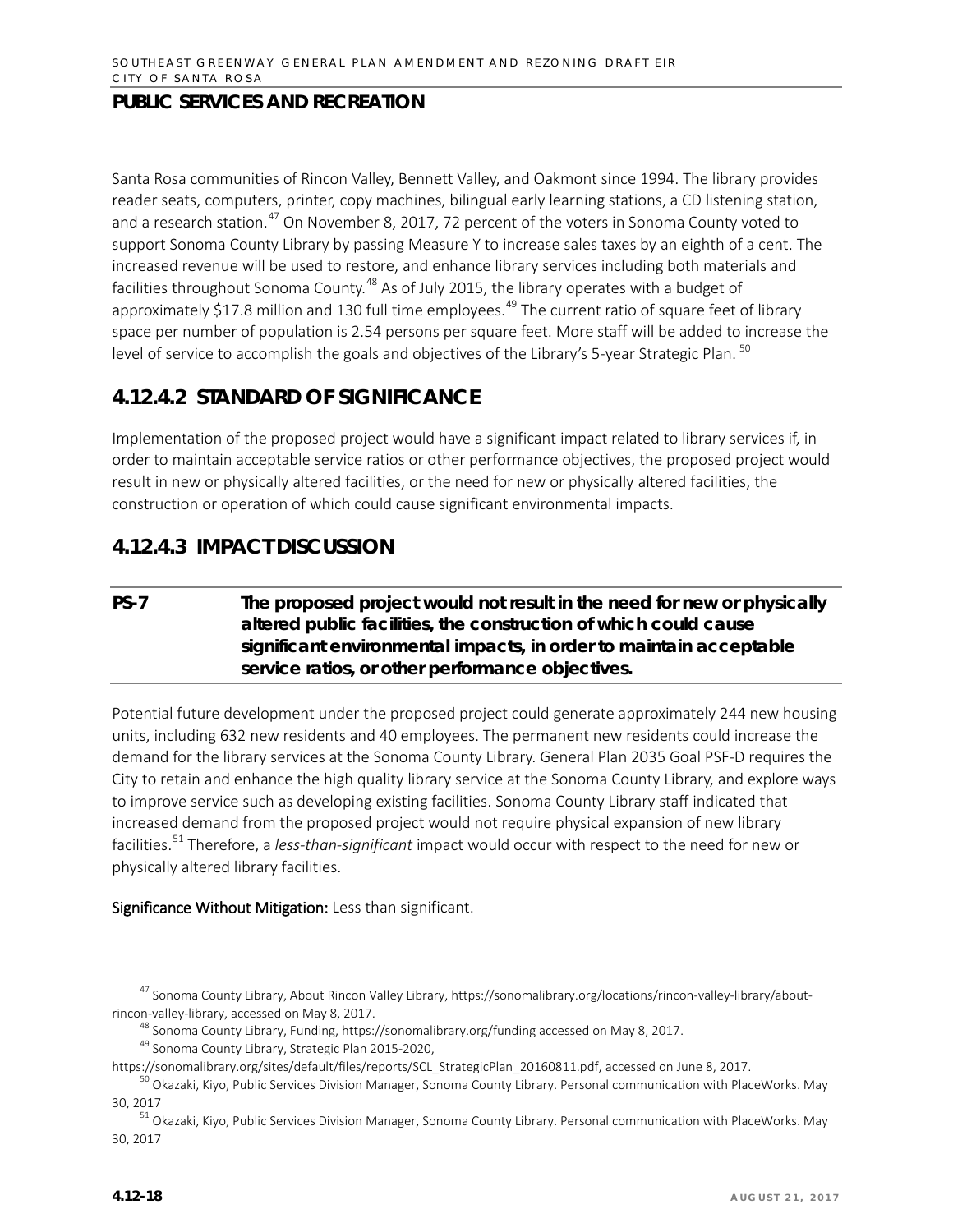# **4.12.4.4 CUMULATIVE IMPACTS**

### **PS-8 The proposed project, in combination with past, present, and reasonably foreseeable projects, would result in less-than-significant cumulative impacts with respect to the construction of other public facilities.**

Future growth within the Sonoma County Library service area would increase the demand for library services and facilities. The Sonoma County Strategic Plan: 2015 to 2020 accounts for the entire Sonoma County Library service area and provides a framework for continuous improvement of library services. This effort would ensure that Sonoma County libraries are adequate to fulfill demand and that the plans for future improvements are in coordination with its member communities.

As discussed above, the proposed project would not require the need for new or altered library facilities. Accordingly, the proposed project's contribution would not be cumulatively considerable and cumulative impacts to library services would be *less than significant*. Furthermore, if and when new or expanded facilities do become necessary due to cumulative development projects in the service area, construction or expansion projects would be subject to separate CEQA review in order to identify and mitigate potential environmental impacts. Therefore, a *less-than-significant* cumulative impact associated with libraries would occur.

Significance Without Mitigation: Less than significant.

# **4.12.5 PARKS AND RECREATIONAL FACILITIES**

# **4.12.5.1 ENVIRONMENTAL SETTING**

# **Regulatory Framework**

*State Regulations*

#### **The Quimby Act**

The Quimby Act of 1975 authorizes cities and counties to pass ordinances requiring developers to set aside land, donate conservation easements or pay fees for park improvements. The Quimby Act sets a standard park space to population ratio of up to 3 acres of park space per 1,000 persons. Cities with a ratio of higher than three acres per 1,000 persons can set a standard of up to 5 acres per 1,000 persons for new development.<sup>[52](#page-18-0)</sup> The calculation of a city's park space to population ratio is based on a comparison of the population count of the last federal census to the amount of city-owned parkland. A 1982 amendment (AB 1600) requires agencies to clearly show a reasonable relationship between the public

<span id="page-18-0"></span> <sup>52</sup> California Government Code Section 66477, California Department of Parks and Recreation website, *Quimby Act 101: An Abbreviated Overview,* http://www.parks.ca.gov/pages/795/files/quimby101.pdf, accessed on May 2, 2017.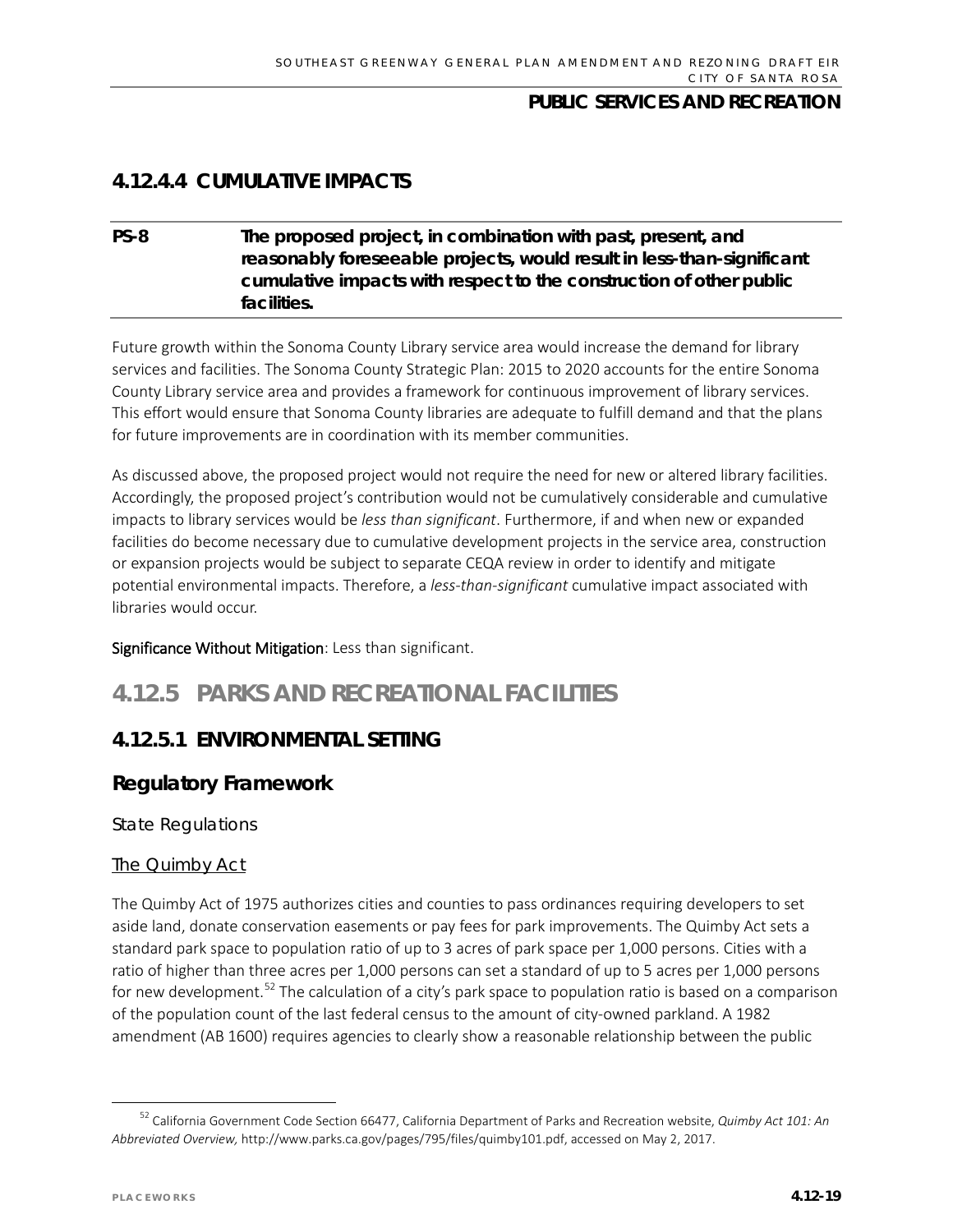need for a recreation facility or park land, and the type of development project upon which the fee is imposed.

#### *Local Regulations*

#### General Plan 2035

The Land Use and Livability (LUL), Urban Design, (UD) and Public Services and Facilities (PSF) elements of the General Plan 2035 include goals and policies relevant to parks and recreation, and are applicable to the proposed project:

- Goal LUL-E: Promote livable neighborhoods by requiring compliance with green building programs to ensure that new construction meets high standards of energy efficiency and sustainable material use. Ensure that everyday shopping, park and recreation facilities, and schools are within easy walking distance of most residents.
	- Policy LUL-E-1: Provide new neighborhood parks and recreation facilities, elementary schools, and convenience shopping in accordance with the General Plan Land Use Diagram.
- Goal LUL-S: Develop an attractive, safe, and extensive network for pedestrian and bicyclist movements
	- Policy LUL-S-3: Link pedestrian and bicycle paths to community destinations (parks, etc.), the surrounding rural countryside trail system, and the downtown area.
	- **Policy LUL-S-4:** Coordinate with the Sonoma County Parks Department regarding potential linkages to the rural countryside.
- Goal LUL-BB: Enhance quality of life in the project area by providing parks, trails, and recreational and cultural opportunities.
- Goal UD-E: Create a framework of public spaces at the neighborhood, city , and regional scale.
	- Policy UD-E-1: Provide for new open space opportunities throughout the city, especially in neighborhoods that have less access to open spaces.
	- Policy UD-E-2: Provide an open space network that is linked by pedestrian and bicycle paths, and that preserves and enhances Santa Rosa's significant visual and natural resources.
	- **Policy UD-E-4: Enhance pedestrian activity and safety by designing streets, buildings, pathways,** and trails to provide a visual connection with public spaces such as parks and Santa Rosa Creek. Review and revise the Zoning Code and Subdivision Guidelines to support this policy.
- Goal PSF- Provide recreational facilities and parks for all sectors of the community
	- Policy PSF-A-1: Provide recreation and park facilities and services needed by various segments of the population – including specific age groups, persons with special physical requirements, and groups interested in particular activities – and make these facilities and services easily accessible and affordable to all users.
	- Policy PSF-A-2: Acquire and develop new park facilities to achieve a citywide standard of 6 acres of parkland per thousand residents:
		- 3.5 acres of city park land;
		- 1.4 acres of publicly accessible school recreational park land (defined as parkland that is open to the public during standard park hours when school is not in session);
		- <sup>o</sup> 1.1 acres of public serving open space.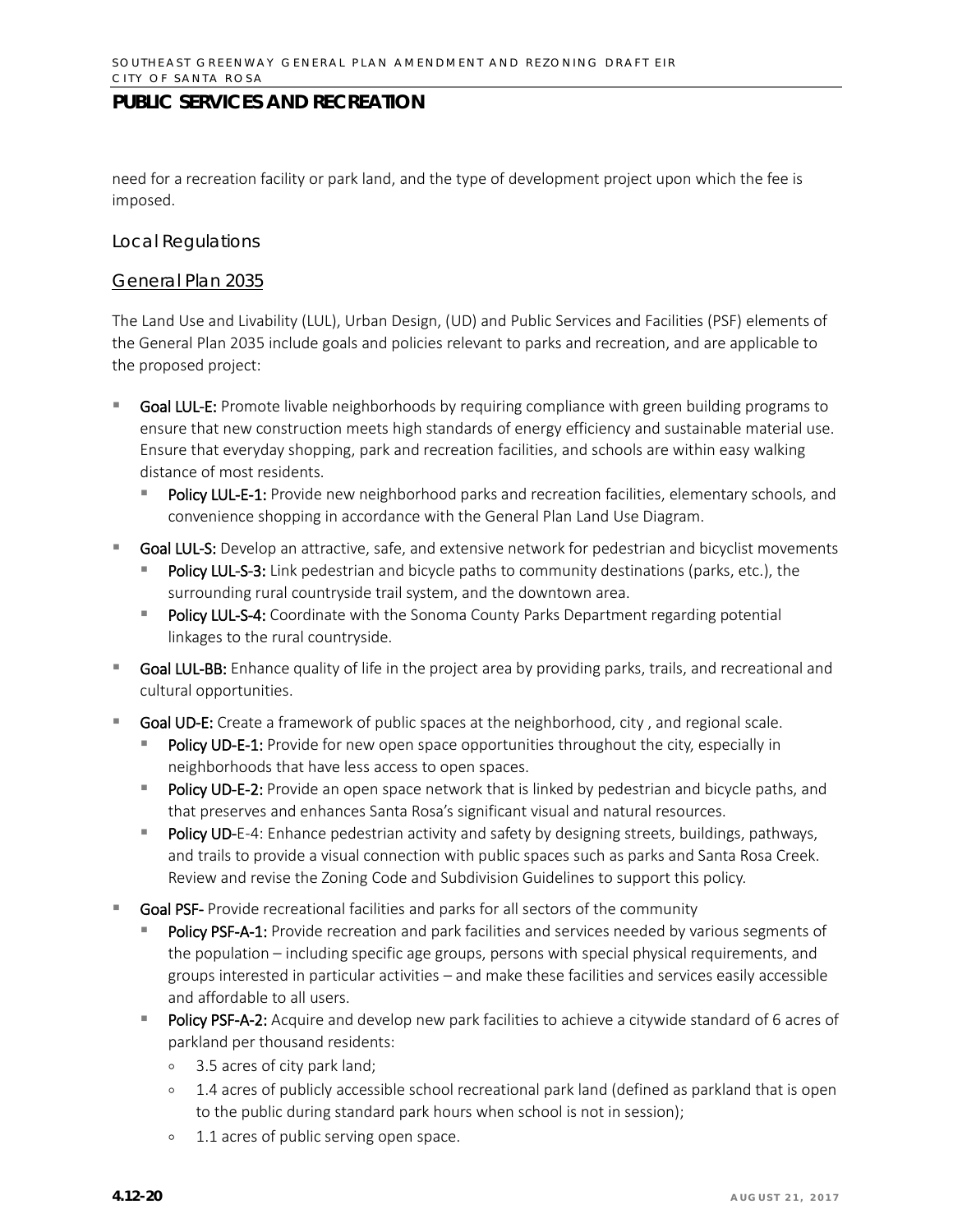- This will require a total of 1,401 acres of city parks, publicly accessible school recreation areas, and open space to be available in 2035.
- Policy PSF-A-3: Develop a balanced park system throughout the city by incorporating the following parkland classification system into the 3.5 acres per thousand residents of city park land.
	- Neighborhood Parks: generally more than two acres but less than ten acres; provide spaces for informal or casual play, family or small group activities such as picnics, community gardens, children's play areas, a special feature such as a splash area, hard court or multiuse field space for fitness, and passive natural areas. The city aims to provide access to neighborhood parks within one-half mile of residential neighborhoods.
	- Community Parks: generally 10 to 25 acres; provide spaces for organized sports, larger group events, several unique features, pathways and natural areas, community gardens, and recreational facilities such as community centers. The city aims to provide access to community parks within one mile of residential neighborhoods.
	- Citywide Parks: generally larger than 25 acres; include special signature elements such as lakes, sports complexes, amphitheaters, lighted features, recreational facilities and buildings, large play structures, and spaces for large play structures, and spaces for large group activities such as citywide camps or corporate picnics.
	- Special Purpose Parks and Facilities: park lands generally designated for single use such as golf courses, heritage museums, botanical gardens, and environmental interpretive experiences.
- Policy PSF-A-4: Continue planning efforts to acquire and develop parklands for all Santa Rosa residents, families, and neighborhoods that promote and encourage access by a variety of alternative methods such as biking and walking, and connect public spaces using the following guidelines:
	- Provide access to public plazas and gathering places within one-quarter mile of residential neighborhoods.
	- Provide access to neighborhood parks within one-half mile of residential neighborhoods.
	- Provide access to community parks within one mile of residential neighborhoods.
- Policy PSF-A-5: Developing areas of the city (e.g., southwest Santa Rosa) should be given a higher priority for new park development, and underserved neighborhoods should be given priority during redevelopment and renovation of the park system. Priority for park development should also be given to areas of greatest density and areas that allow for safe and easy access and visibility. Priority should also be given to locations that minimize impacts to sensitive environmental resources that could require extensive and expansive mitigation; the most sensitive environmental resource areas should generally be preserved for more passive recreation that assures their protection.
- Policy PSF-A-6: Design new parks so that they are highly visible from adjacent streets and neighborhoods to increase safety and enhance visual quality.
- **Policy PSF-A-7:** Acquire park sites adjacent to existing and proposed schools, where possible, and develop these sites as joint use facilities. Develop joint use agreements to ensure public access and provide for sustainable resources to maintain parks.
- Policy PSF-A-8: Integrate the bicycle and pedestrian path networks envisioned in both the Citywide Creek Master Plan and updated Bicycle and Pedestrian Master Plan with regional park plans, so that users can safely and comfortably access the full range of public open spaces.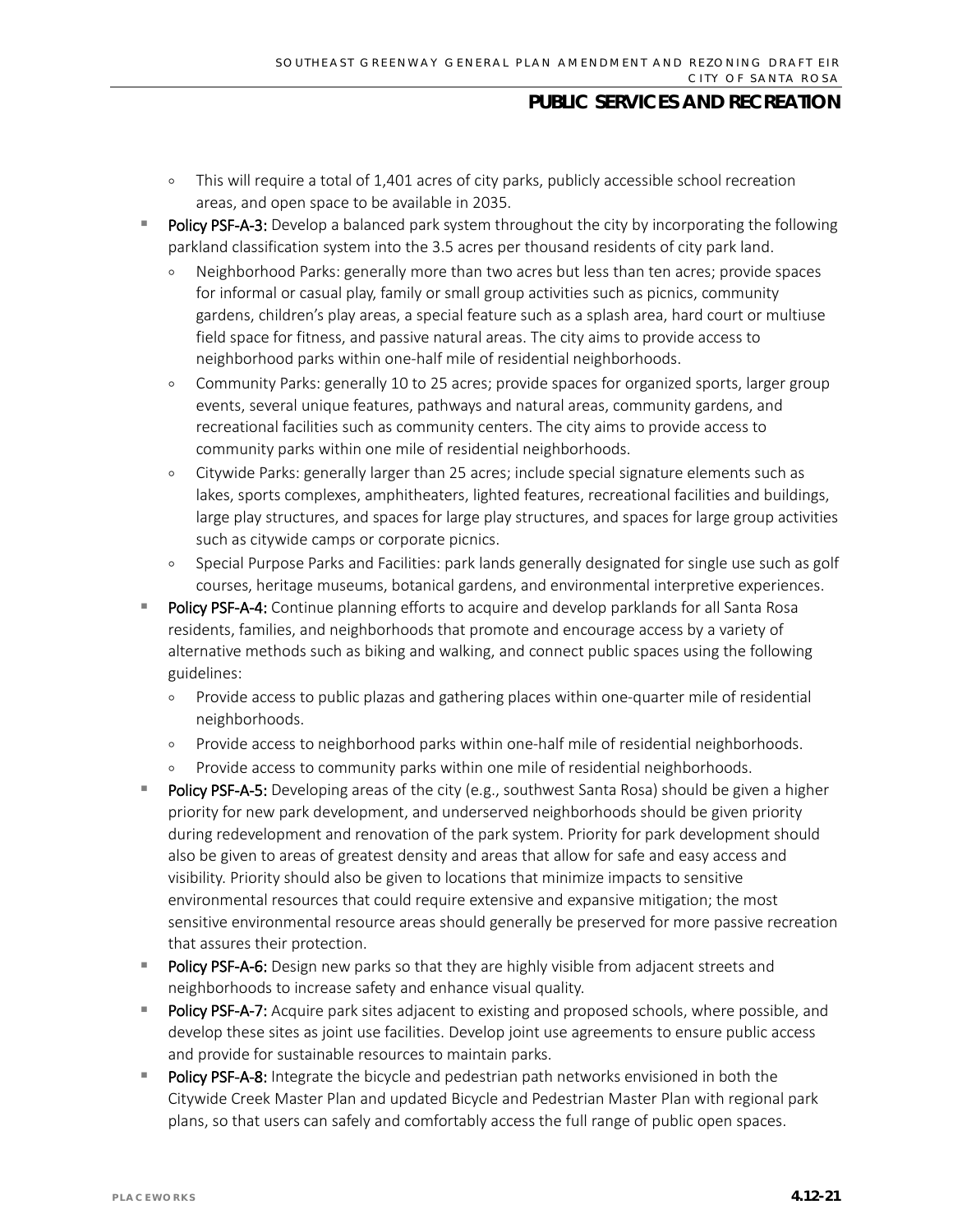- Policy PSF-A-9: When building new parks, consider expanding existing parks or consolidating proposed parks to provide larger acreage and greater range of recreation activities, while maintaining park standards.
- Policy PSF-A-10: Schedule activities in Prince Memorial Greenway, the Santa Rosa Creek park/promenade connecting downtown to Railroad Square.
- Policy PSF-A-12: Hold neighborhood meetings when new facilities are proposed to discuss major recreation and parks issues and solicit comments from groups and individuals with special needs, including those unable to attend public meetings. Incorporate the community sentiments into ongoing recreation and parks planning, and General Plan updates.
- Policy PSF-A-17: Develop special purpose parks and facilities for each recreation and park planning area throughout the city, including but not limited to multi-generational recreational centers, aquatic centers, education and community service centers and other unique facilities, with priority given to areas experiencing high growth.
- Policy PSF-A-18: Develop multi-use pathways and linear parks along creeks designated by the Santa Rosa Citywide Creek Master Plan. Create a system of interconnected linear parks that provide access to parks used for active recreation as well as to open space preserve areas that are used primarily for more passive recreation such as hiking and wildlife viewing.
- Goal PSF-B: Ensure adequate funding for recreation and parks improvements and maintenance.
	- Policy PSF-B-1: Project acquisition and maintenance costs for new park facilities, and ensure that sustainable resources and funding mechanisms are available to meet approved maintenance management plans and acceptable levels of maintenance services.
	- Policy PSF-B-2: Annually evaluate the in-lieu fees allowed under the Quimby Act for park acquisition to ensure sufficient funds to acquire parks consistent with General Plan acreage totals.
	- **Policy PSF-B-3:** Annually evaluate Park Impact Fees to ensure sufficient funds for park acquisition and development from proposals that do not meet Quimby guidelines.
	- **Policy PSF-B-3:** Establish and annually evaluate mitigation fees for environmentally sensitive resource lands and/or endangered species habitat areas that are subject to development, and apply mitigation fees according to the quadrant of the city where these issues are applicable. Evaluate fees annually to update land costs and mitigation ratios.
	- **Policy PSF-B-6:** Develop a citywide Resource Management Plan for park and facility maintenance that addresses core versus non-core services, appropriate levels of service, and factors that affect park maintenance practices.

#### Santa Rosa City Code

Chapter 19.70, Park and Recreation Land and Fees, outlines the requirements for the dedication of land or payment of fees for park and recreational services and land for public right of access. Under Section 19- 70.090 a fee shall be paid for park development by the developer of each new dwelling unit irrespective of whether the developer is required to dedicate land or pay fees in lieu of land dedication. This fee shall be used to pay for those improvements including, but not limited to, landscaping, and installation of recreational facilities. The fee shall be determined by the residential formula listed under Section 19-70- 040, which is based on 6 acres per 1,000 persons. When a fee is to be paid in lieu of land dedication, the amount of the fee shall be based on the fair market value of the amount of land which would otherwise be required by dedication pursuant to Section 19-70-040 plus 20 percent towards costs of off-site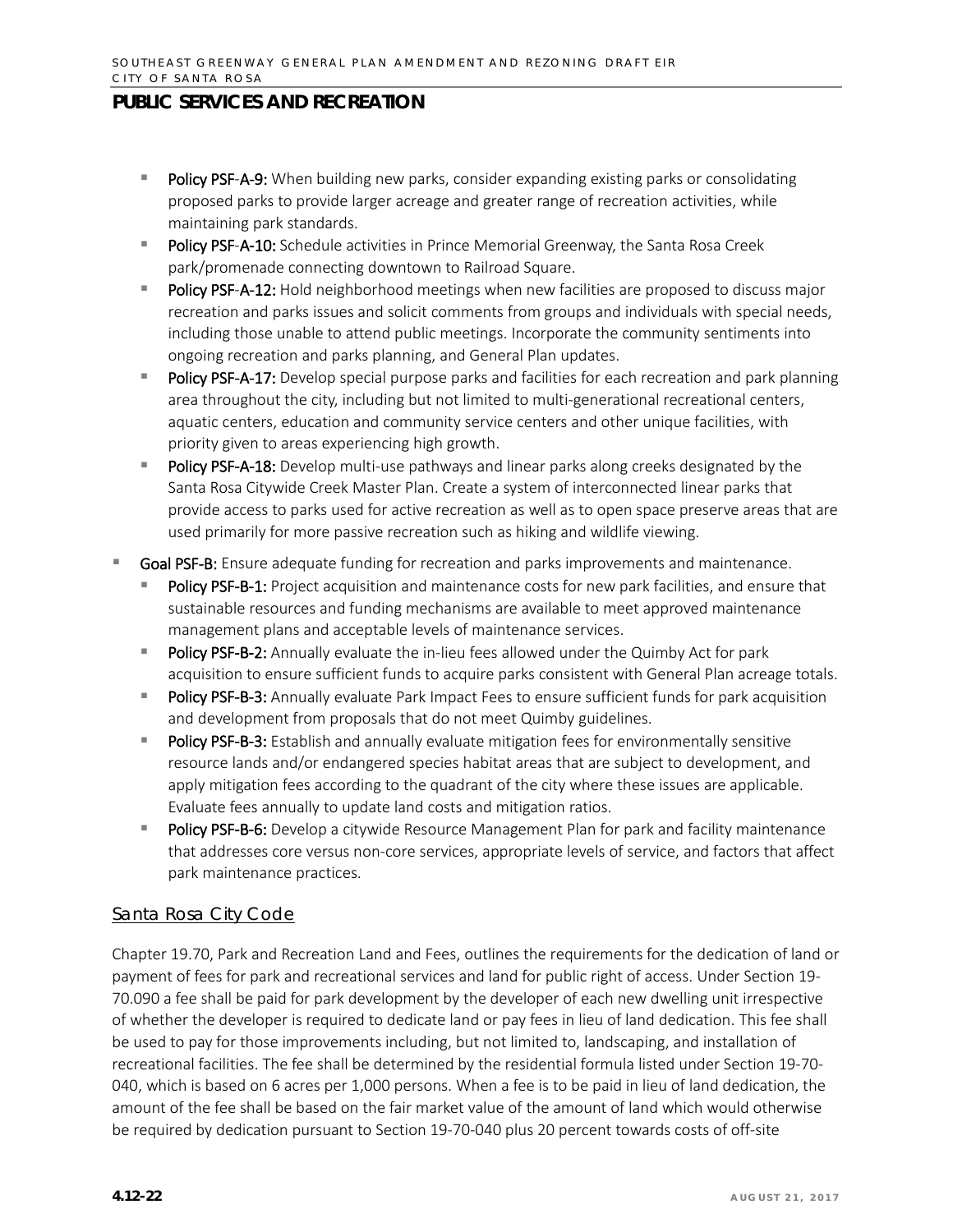improvements, such as extension of utility lines. The formula is the number of dwelling units multiplied by the population per dwelling units.

#### Recreation and Parks Business and Strategic Action Plan

In 2008, the City developed the *Santa Rosa Recreation and Parks Business and Strategic Action Plan* to identify and assess current and anticipated parks and recreation needs and priorities as well as to provide practical and strategic direction for meeting these needs and prepare a financial plan for the financing and funding of parks and recreation. This plan outlines several goals that are relevant to the proposed project:

#### Goal 1- Park Development Standards

- Strategy 1.2: Pursuant to the General Plan, apply the standard of six acres of parkland per 1,000 residents to all development projects and ensure the following allocation is met:
	- 3.5 acres of parkland designated as city parks,
	- 1.4 acres of parkland as accessible school recreational land, and
	- <sup>o</sup> 1.1 acres of public serving open space.
	- Strategy 1.3: Redefine access to park and public spaces for all residents to meet the following:
	- within ¼ mile to public plazas and gathering spaces,
	- within ½ mile to neighborhood parks, and
	- within 1 mile to community parks.

#### Goal 4- Facilities

- Strategy 4.2: Continue ongoing efforts to locate new facilities throughout the community and not concentrated in one planning area.
- **Strategy 4.3:** Provide a balance of new facility types in all recreation and park planning areas.
- Goal 5-Connectivity
	- Strategy 5.1: Add trails and pathways to connect destinations throughout the city such as schools, libraries and parks.
	- **Strategy 5.3:** Integrate corridors and pathways into overall community design, planning and development decisions.
	- **Strategy 5.4:** Encourage new development to include a system of internal trails and pathways within developments and identify opportunities to connect with established trails and pathways.

# **Existing Conditions**

#### *City-owned Parks and Facilities*

The Santa Rosa Recreation and Parks Department (SRRPD) provides and manages a total of 558 acres of neighborhood and community parklands, 231.8 acres of acquired, but undeveloped land, and 150 acres of golf course for a total of 940 acres.<sup>[53](#page-22-0)</sup> The City categorizes parks into a two-tier classification system: neighborhood parks and community parks. Neighborhood parks are between 2 and 10 acres in size and

<span id="page-22-0"></span><sup>&</sup>lt;sup>53</sup> City of Santa Rosa, Annual Review 2015, General Plan 2035, Growth Management Ordinance and Housing Allocation Plan Ordinance, City Council and Planning Commission Joint Session, March 29, 2016, [http://srcity.org/ArchiveCenter/ViewFile/Item/358,](http://srcity.org/ArchiveCenter/ViewFile/Item/358) accessed June 9, 2017.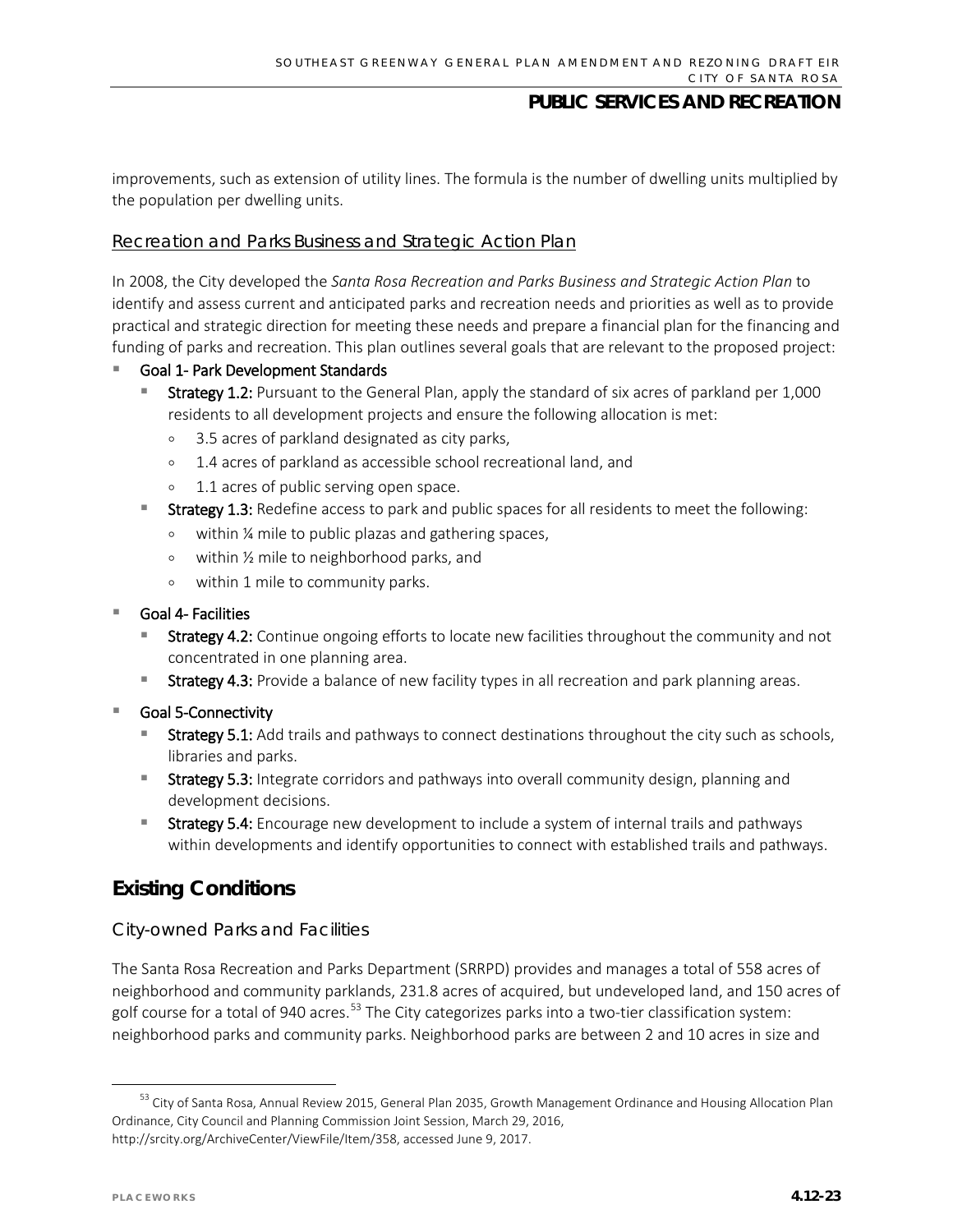are located about 0.05 miles from the residents they serve. Facilities at neighborhood parks typically include picnic areas, playground equipment, and basketball courts. Community parks are 10 to 25 acres in size and contain more space and have cost intensive recreational facilities, such as ball fields and tennis courts. The SRRPD has 52 neighborhood parks and ten community parks. In addition to neighborhood and community parks, Santa Rosa has two community centers, two aquatic facilities, the Bennett Valley Golf Course, and the Senior Center on Bennett Valley Road. The city also owns two clubhouse facilities at Doyle Park and Franklin Park. [54](#page-23-0)

The General Plan 2035 has established level of service benchmarks for parks and community centers. The City has a service objective of 6 acres of parkland per 1,000 residents. Within the standard, the ratio of city parks, school recreation land, and open space is determined by City Council resolution. Currently, the City's standard includes 3.5 acres of city parks, (neighborhood, community, citywide and special purpose parks and facilities) per 1,000 residents, plus 1.4 acres of publicly accessible school recreational land, and 1.1 acres of public-serving open space.<sup>[55](#page-23-1)</sup> As of January 2015, Santa Rosa had an estimated population of 172,066 and therefore, had approximately 5 acres of parkland per 1,000 residents. <sup>[56](#page-23-2), [57](#page-23-3)</sup>

#### *Regional Parks and Preserves*

Larger open space areas in the city are generally developed in association with the Sonoma County Agricultural Preservation and Open Space District and the Sonoma County Water Agency under joint acquisition and maintenance agreements. These spaces allow some public access for hiking and wildlife viewing. These areas are counted as part of the standard of 1.1 acres of public-serving open space per 1,000 residents described above.

In addition, Spring Lake County Park is operated by Sonoma County Regional Parks and includes 320 acres for walking, hiking, bicycling, horseback riding, swimming, boating, fishing, camping, access to picnic areas and access to the Environmental Discovery Center.<sup>[58](#page-23-4)</sup> Spring Lake County Park is located in northeast Santa Rosa which connects to the eastern part of the project site.

<span id="page-23-1"></span><span id="page-23-0"></span><sup>&</sup>lt;sup>54</sup> City of Santa Rosa, 2009. Santa Rosa General Plan 2035 Draft EIR, Chapter 4 (Environmental Setting, Impacts, and Mitigation Measures), Section P, (Parks and Recreation), pages 4-P-1, March.

<sup>&</sup>lt;sup>55</sup> City of Santa Rosa, 2009. Santa Rosa General Plan 2035, Chapter 6 (Public Services and Facilities), pages 6-2, November.

<sup>56</sup> 2011-2015 American Community Survey 5-Year Estimates, Demographic and Housing Estimates,

<span id="page-23-3"></span><span id="page-23-2"></span>[https://factfinder.census.gov/faces/tableservices/jsf/pages/productview.xhtml?src=CF,](https://factfinder.census.gov/faces/tableservices/jsf/pages/productview.xhtml?src=CF) accessed on June 9, 2017.<br><sup>[57](https://factfinder.census.gov/faces/tableservices/jsf/pages/productview.xhtml?src=CF)</sup> 940 acres divided by 172 [(172,066/1000)] =5 acres per thousand resident.<br><sup>58</sup> Sonoma County Regional Par

<span id="page-23-4"></span>http://parks.sonomacounty.ca.gov/Get\_Outdoors/Parks/Spring\_Lake\_Regional\_Park.aspx, accessed on May 8, 2017.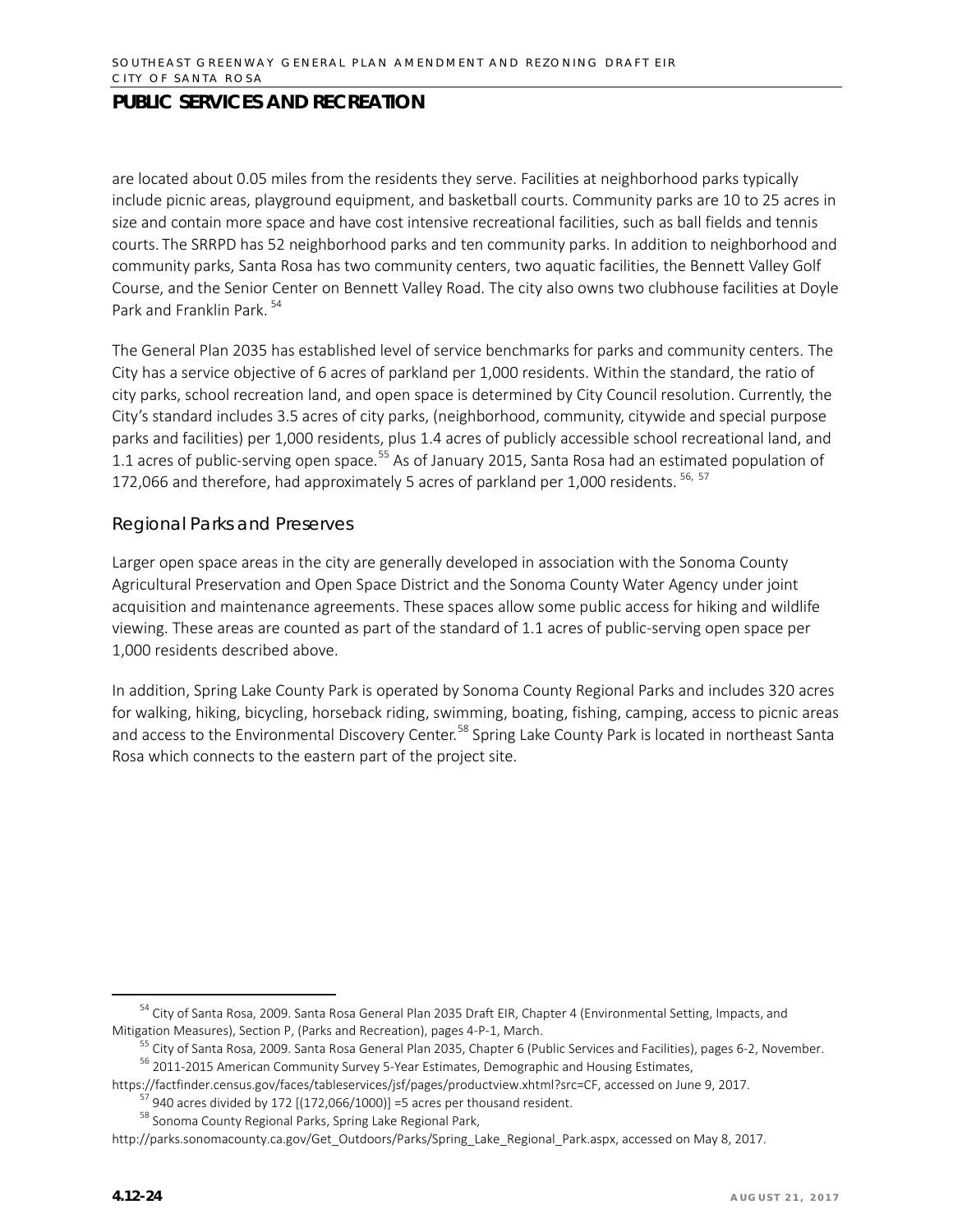Trione-Annadel State Park operated by the California Department of Parks and Recreation includes 5,000 acres and offers bike trails, hiking trails, horseback riding, fishing, interpretive exhibits, vista points, nature and wildlife viewing, picnic areas, and an environmental learning and visitor center. The park is adjacent to Spring Lake Regional Park and provides connections to both Sonoma County Regional Park system as well as to the proposed project. While both Spring Lake Regional Park and Trione-Annadel State Park are not operated by the City of Santa Rosa, they provide additional recreational opportunities for residents of Santa Rosa.<sup>[59](#page-24-0)</sup>

# **4.12.5.2 STANDARDS OF SIGNIFICANCE**

Implementation of the proposed project would have a significant impact related to parks if it would:

- 1. Result in new or physically altered park facilities, or the need for new or physically altered facilities, the construction or operation of which could cause significant environmental impacts, in order to maintain acceptable service ratios or other performance objectives for parks and recreational facilities.
- 2. Increase the use of existing neighborhood and regional parks or other recreational facilities such that substantial physical deterioration of the facility would occur or be accelerated.
- 3. Include recreational facilities or require the construction or expansion of recreational facilities which might have an adverse physical effect on the environment.

# **4.12.5.3 IMPACT DISCUSSION**

## **PS-9 Implementation of the proposed project would not result in the need for new or physically altered park facilities, the construction of which could cause significant environmental impacts, in order to maintain acceptable service ratios, or other performance objectives.**

As described in Chapter 3, Project Description, of this Draft EIR, potential future development under the proposed project is expected to generate approximately 244 new housing units, which could result in 632 permanent residents that would likely use City parks.<sup>[60](#page-24-1)</sup> While the routine use of the parks and recreational facilities by the 40 estimated future employees from the 12,000 square feet of potential commercial development $^{61}$  $^{61}$  $^{61}$  is not anticipated, the new permanent residents could increase the demand for the parks and recreational facilities in the city.

Implementation of the proposed project would have a significant impact if it would result in substantial adverse physical impacts associated with the provision of new or physically altered parks and recreational

<sup>&</sup>lt;sup>59</sup> City of Santa Rosa, 2009. Santa Rosa General Plan 2035, Chapter 6 (Public Services and Facilities), pages 6-2, November.  $^{60}$  Assumes 2.59 persons per household per Department of Finance, E-5 City/County Population and Housing Estimates,

<span id="page-24-2"></span><span id="page-24-1"></span><span id="page-24-0"></span>January 1, 2016. (244 units x 2.59 person per household = 632 residents).  $61$  Assumes 300 square feet (sf) per employee consistent with the General Plan, Table 2-1, Permitted Densities/Intensities under General Plan, page 2-6 (12,000 sf commercial/300 sf per employee = 40 employees).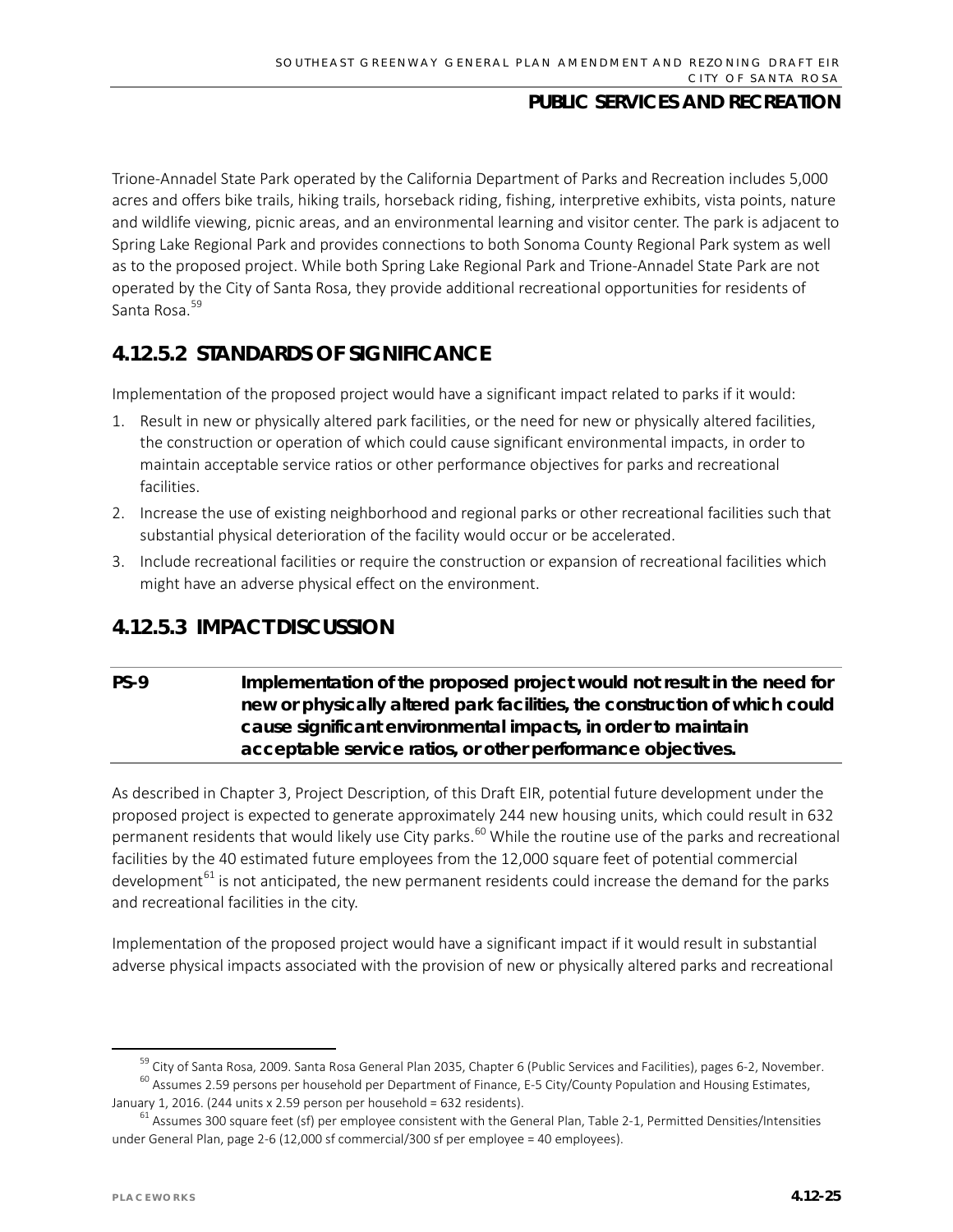facilities in order to maintain the City's adopted ratio of 6 acres of parkland per 1,000 residents are required. The 632 residents would require approximately 3.8 acres of parkland.<sup>[62](#page-25-0)</sup>

As described under Existing Conditions, the City currently does not meet its standard of 6 acres per 1,000 residents. However, the proposed project would add 47.2 acres of park and recreational uses including open space to the city. As described in Chapter 3, Project Description, public open space would be areas with a mostly natural appearance and would maintain a minimum width of 100 feet (but often wider) for the length of the Greenway (1.9 miles), and would include pathways for pedestrians, bicyclists, and nonmotorized access; native plantings; and some areas dedicated to play areas, picnic areas near access points, restored orchards, and community gardens. Within the park and recreational uses including open space, select areas are appropriate for the following uses:

- Public Plaza. Locations for small gatherings, trailheads, and gateways. These areas would include signage and seating, and could include restrooms, kiosks, public art, and public parking. (4 plazas times 0.25 each equals 1.0 acres)
- **Natural Open Space.** These areas would be for wildlife habitat and planted with appropriate native plants. (17.8 acres)
- **Creek Restoration.** Areas around creeks would be restored with riparian vegetation where appropriate. Aside from designated trails, these areas would have minimal access. (3.1 acres)
- School Facilities. This is intended to be an area for joint-use active recreational uses (swim center, running tracks, basketball or tennis courts), "outdoor classrooms," and associated restrooms and lighting that could serve as an extension of Montgomery High School. The area could be usable by other schools, as well as the community at-large, and could benefit from sharing the school's existing parking lots. (1.4 acres)
- **Community Gathering Place.** This space would benefit from its proximity to the school facilities, potentially sharing Montgomery High School's existing parking lot and would allow facilities for large, organized community events like celebrations, festivals and concerts. It could include a small amphitheater. (0.5 acres)
- Urban Agriculture. These areas would allow community gardens or working farms, including orchards. They are primarily located near pedestrian/bicycle cross intersections and new housing. Community gardens serve the neighborhood and bring more "eyes to the Greenway" enhancing the safety for all users. They would be sited at pedestrian pathways to neighboring residential areas. (5.1 acres)

Because the proposed project includes publically accessible park and recreational uses including open spaces up to 47.2 acres, this would contribute to the City's goals for providing recreational opportunities to the residents of Santa Rosa and impacts be *less than significant* impacts.

<span id="page-25-0"></span> $62$  632 residents x 0.006 (6 acres of parkland per 1,000 residents) = 3.792 acres.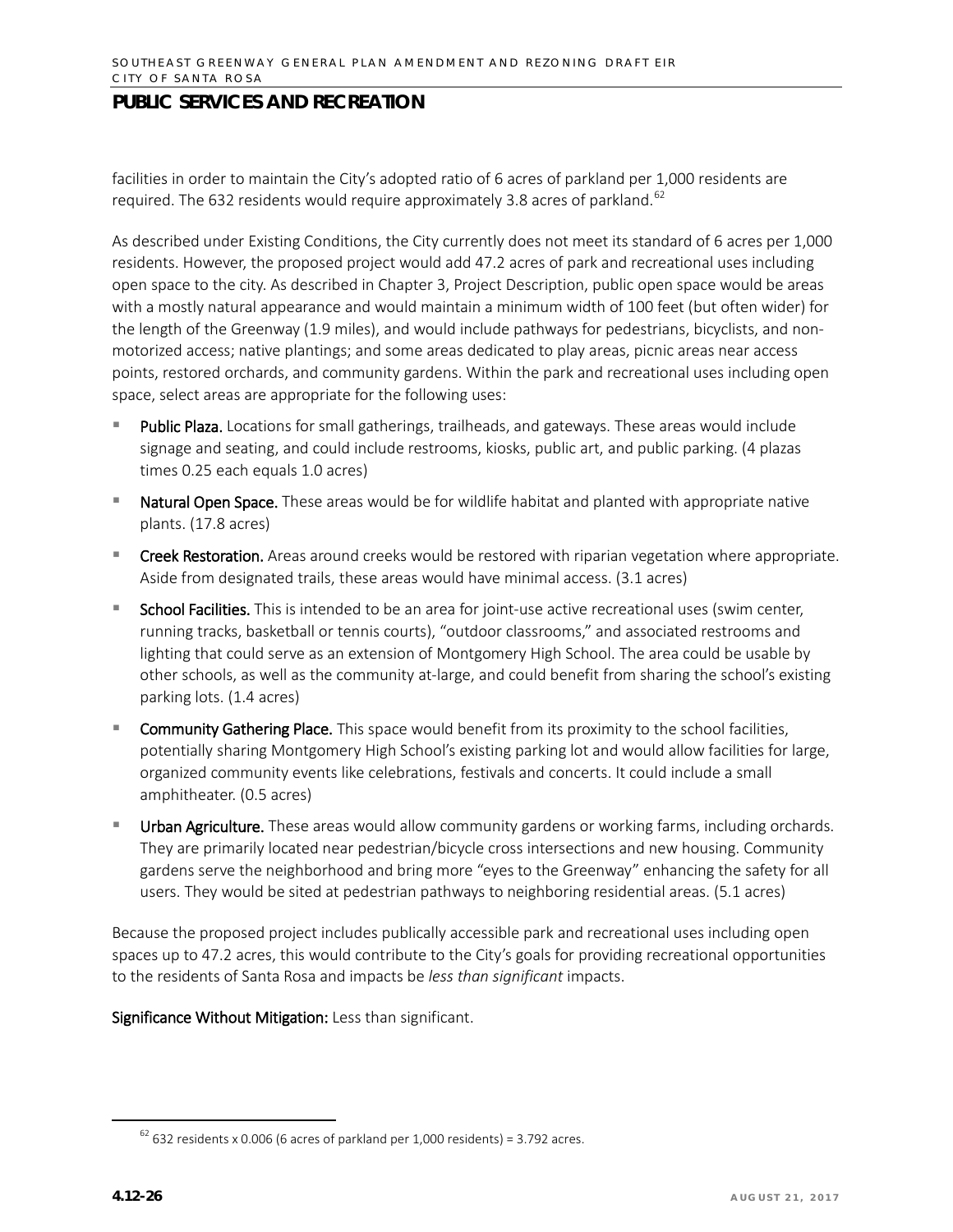### **PS-10 Implementation of the proposed project would not increase the use of existing neighborhood and regional parks or other recreational facilities, such that substantial physical deterioration of the facility would occur, or be accelerated.**

The park and recreational opportunities under the proposed project combined with the wide range of parks and recreational facilities available for public use in Santa Rosa and the surrounding area would not be expected to increase the use of recreational facilities to the extent that substantial deterioration would occur. As described under impact discussion PS-9, the proposed project would introduce recreational facilities in Santa Rosa and the region. In addition, Sonoma County Regional Parks has identified five new improvements and extensions to existing parks in the southeast park planning quadrant, which is located southeast of the intersection of Highway 101 and SR 12, adding to the existing regional park facilities.<sup>[63](#page-26-0)</sup> Consequently, the proposed project would not result in substantial physical deterioration of existing neighborhood and regional parks or other recreational facilities, and a *less-than-significant* impact would occur.

Significance Without Mitigation: Less than significant.

### **PS-11 The proposed project would include recreational facilities and would not require the construction or expansion of recreational facilities which might have an adverse physical effect on the environment.**

As described under impact discussion PS-9, implementation of the proposed project would include park and recreational facilities up to 47.2 acres that would contribute to an increase in access to recreation facilities for residents of Santa Rosa and the region. For this reason, implementation of the propose project would not warrant the construction of recreational facilities elsewhere that could result in physical impacts to the environment. Therefore, implementation of the proposed project would not require the expansion of an existing facility, nor would it require the addition of new parks in Santa Rosa or the surrounding area and impacts would be *less than significant*.

<span id="page-26-0"></span><sup>&</sup>lt;sup>63</sup> Ehret, Steve, Planning Manager, City of Santa Rosa. Personal communication with PlaceWorks. June 7, 2017.